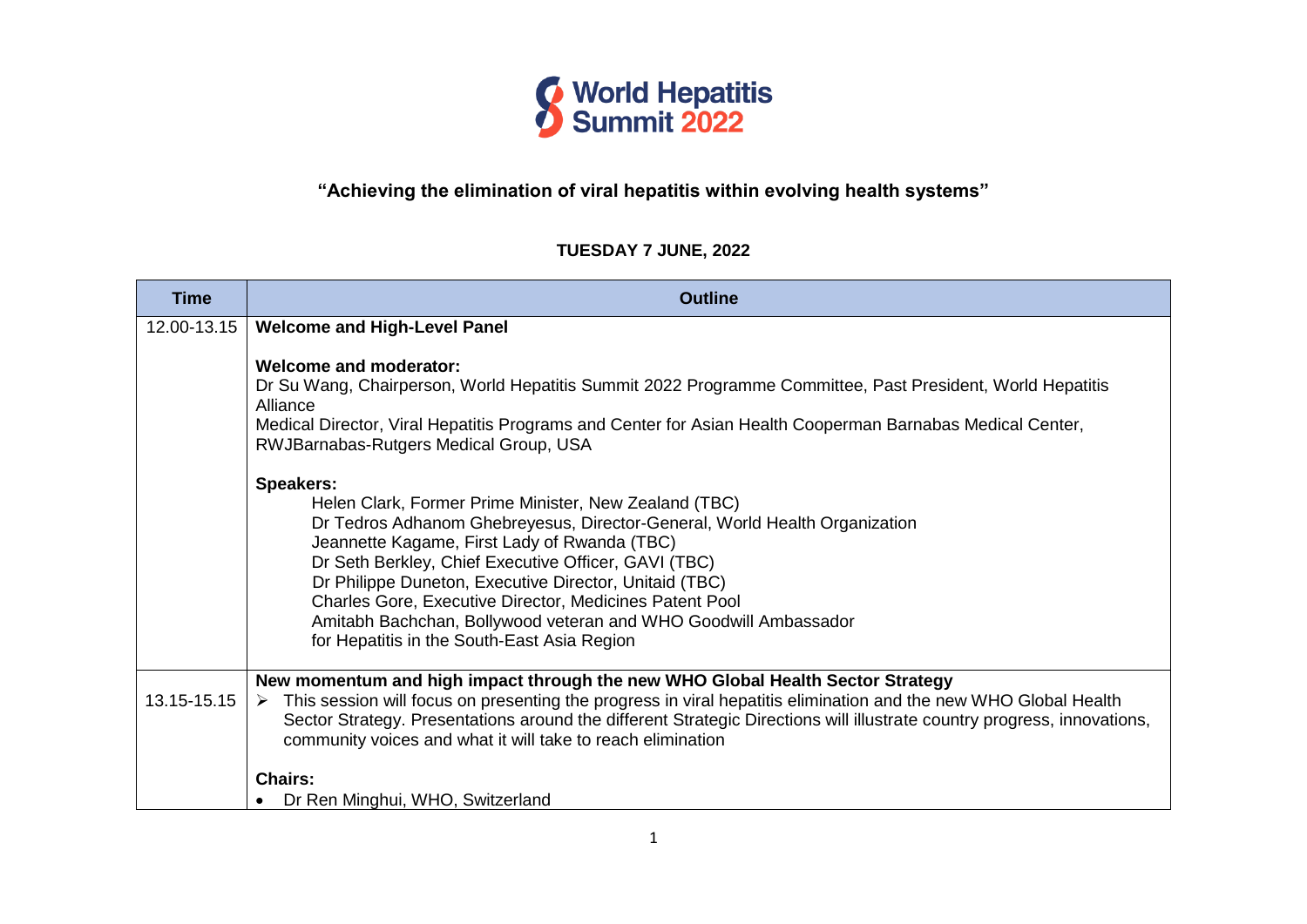

| Dr Meg Doherty, WHO, Switzerland<br>$\bullet$                                                                                                                                 |
|-------------------------------------------------------------------------------------------------------------------------------------------------------------------------------|
| <b>Introduction by chairs</b>                                                                                                                                                 |
| Introducing the new global health sector strategy (2022-2030) and the implication for countries<br>Dr Meg Doherty, WHO, Switzerland                                           |
| Panel discussion : Championing global strategy in our different context                                                                                                       |
| <b>Facilitators</b><br>Dr Meg Doherty, WHO Switzerland<br>Andy Seale, WHO Switzerland                                                                                         |
| Making giant progress towards global elimination- Dr Mohammed Hassany, Ministry of Health, Egypt                                                                              |
| Leveraging the systems-approach in optimizing UHC for viral hepatitis elimination in India - Dr Sandhya, Ministry<br>of Health, India                                         |
| Promoting universal health care through hepatitis EMTCT in China - Ministry of Health, China                                                                                  |
| Innovations that are needed to reach hepatitis elimination - Dr John Ward, Coalition for Global Hepatitis<br>Elimination, USA                                                 |
| Viral hepatitis and global community and PLW Hepatitis - Rachel Halford, Hepatitis C Trust, UK                                                                                |
| Hepatitis elimination validation pilot report. Lessons learned from pilots in 7 countries (Introducing elimination<br>pilot report)<br>Dr Olufunmilayo Lesi, WHO, Switzerland |
| Roundtable discussion and implication for countries                                                                                                                           |
| <b>Facilitators:</b>                                                                                                                                                          |
| Dr Olufunmilayo Lesi, WHO, Switzerland                                                                                                                                        |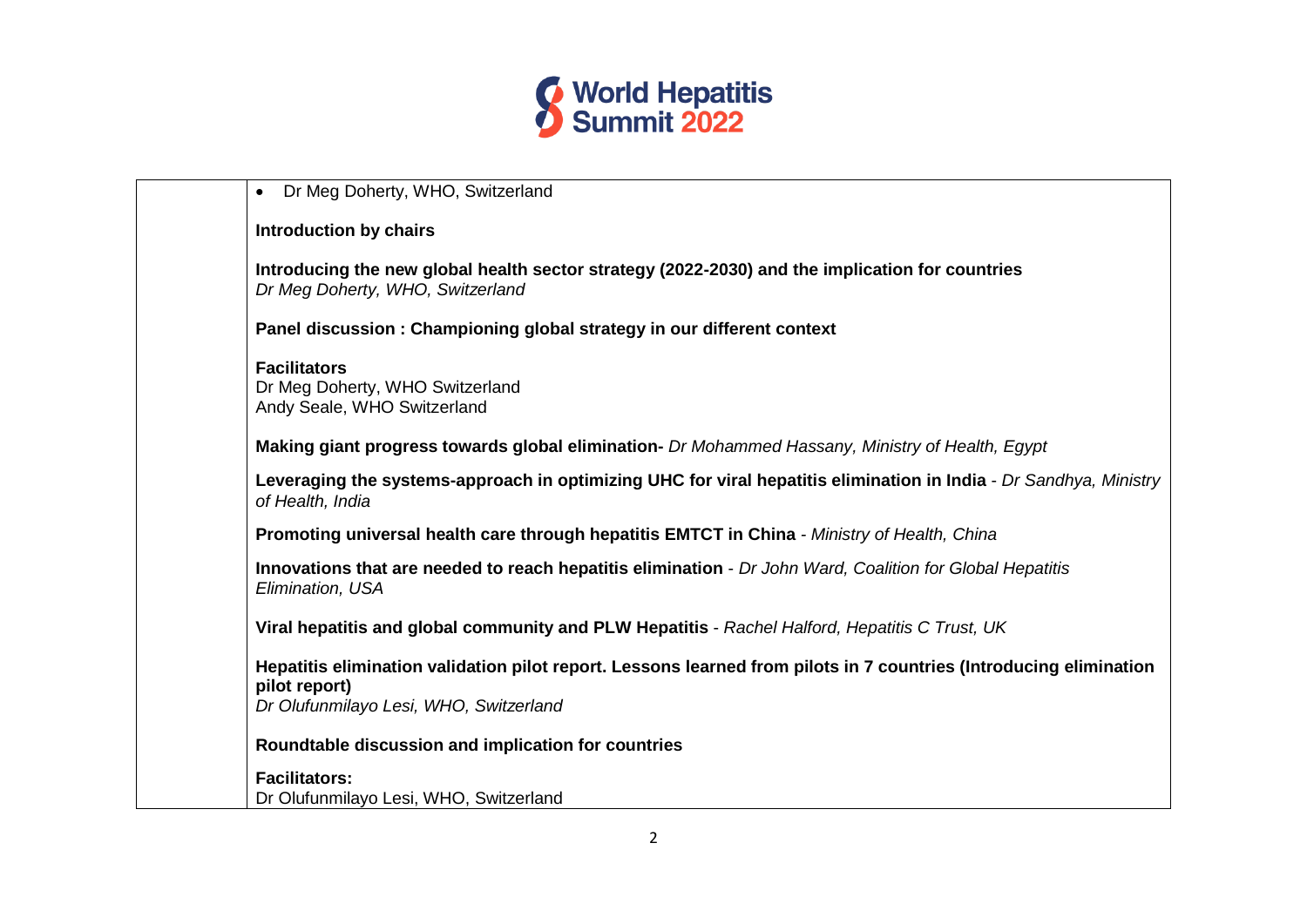

|             | Niklas Luhmann, WHO, Switzerland                                                                                                                                      |
|-------------|-----------------------------------------------------------------------------------------------------------------------------------------------------------------------|
|             | Hearing from pilot countries : Georgia, Rwanda, Brazil, Mongolia, Thailand, England                                                                                   |
|             | <b>Upcoming HCV guidance review</b><br>Dr Philippa Easterbrook, WHO, Switzerland                                                                                      |
|             | <b>Closing remarks</b><br>Dr Ren Minghui, WHO, Switzerland                                                                                                            |
| 15.30-16.30 | Lightning talks: oral abstracts of distinction - Advocacy, awareness and education efforts                                                                            |
|             | <b>Chair: TBC</b>                                                                                                                                                     |
| 15.30-15.35 | Welcome                                                                                                                                                               |
| 15.35-15.40 | A global open call for enhancing viral hepatitis public engagement and advocacy<br>Dr Tiange Philip Zhang, Loyola University Medical Center, USA                      |
| 15.45-15.50 | Have a heart, save my liver! Which countries restrict treatment?<br>Joelle Dountio Ofimboudem, TAG, USA                                                               |
| 15.55-16.00 | The activities to raise awareness of hepatitis patients in term of labor law and health law<br>Dr Hilal - Unalmis Duda, Turkish Liver Foundation, Turkey (TBC)        |
| 16.00-16.05 | Advocacy is a powerful tool to ensure hepatitis C healthcare for PWUD. The Moroccan experience<br>Dr Taha Brahni, Association De Lutte Contre Le Sida (ALCS), Morocco |
| 16.05-16.10 | Nurses as viral hepatitis advocates: Empowerment through education<br>Dr Aayushi Rastogi, India                                                                       |
| 16.10-16.30 | <b>Discussion and Q&amp;A</b>                                                                                                                                         |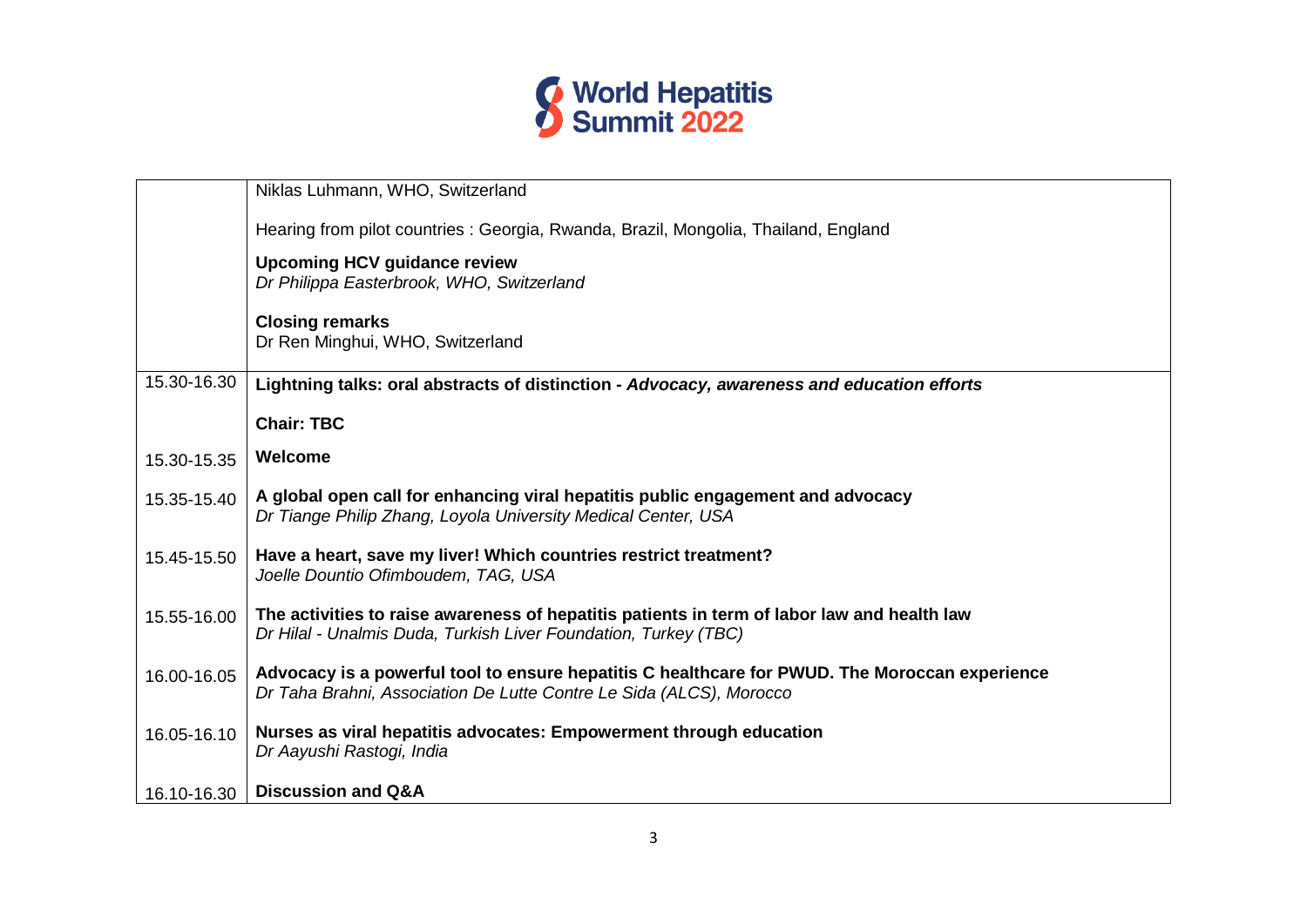

|             | Hepatitis-free generation: Preventing mother to child transmission<br>Describing the global burden of mother to child transmission of hepatitis B and gaps in antenatal screening,<br>treatment and infant vaccination<br>Addressing birth dose coverage globally and implementation challenges to birth dose in different settings<br>Recognizing the experience of mothers living with viral hepatitis and challenges they face in accessing services for<br>themselves and for their infants |
|-------------|-------------------------------------------------------------------------------------------------------------------------------------------------------------------------------------------------------------------------------------------------------------------------------------------------------------------------------------------------------------------------------------------------------------------------------------------------------------------------------------------------|
|             | Chairs:<br>Lien Tran, The Peter Doherty Institute for Infection and Immunity, WHA WPRO Board Member<br>Dr Morkor Newman, WHO, Switzerland<br>$\bullet$                                                                                                                                                                                                                                                                                                                                          |
| 16.30-16.37 | Welcome and introduction to GVAC                                                                                                                                                                                                                                                                                                                                                                                                                                                                |
| 16.37-16.44 | The urgency and necessity of preventing mother to child transmission in achieving hepatitis elimination                                                                                                                                                                                                                                                                                                                                                                                         |
|             | Dr Olufunmilayo Lesi, WHO, Switzerland                                                                                                                                                                                                                                                                                                                                                                                                                                                          |
| 16.44-16.51 | <b>MSF's PMTCT work In Mozambique</b><br>Kwalila Roberto Tibana, Médecins Sans Frontières (TBC)                                                                                                                                                                                                                                                                                                                                                                                                 |
| 16.51-16.58 | CDA analysis of birth dose coverage in Gavi vs non Gavi countries<br>Devin Razavi-Shearer, Center for Disease Analysis Foundation, USA                                                                                                                                                                                                                                                                                                                                                          |
| 16.58-17.03 | Birth dose vaccine coverage and barriers to timely uptake in Nasarawa And Kano States, Nigeria<br>Chukwuemeka Agwuocha, CHAI, Nigeria                                                                                                                                                                                                                                                                                                                                                           |
| 17.03-17.08 | How mothers with chronic hepatitis B understand and experience PMTCT interventions in Victoria, Australia<br>Nafisa Yussf, The Doherty Institute, Australia                                                                                                                                                                                                                                                                                                                                     |
| 17.08-17.13 | Familial clustering of hepatitis C virus in Pakistani population<br>Professor Yasir Waheed, Foundation University Islamabad, Pakistan                                                                                                                                                                                                                                                                                                                                                           |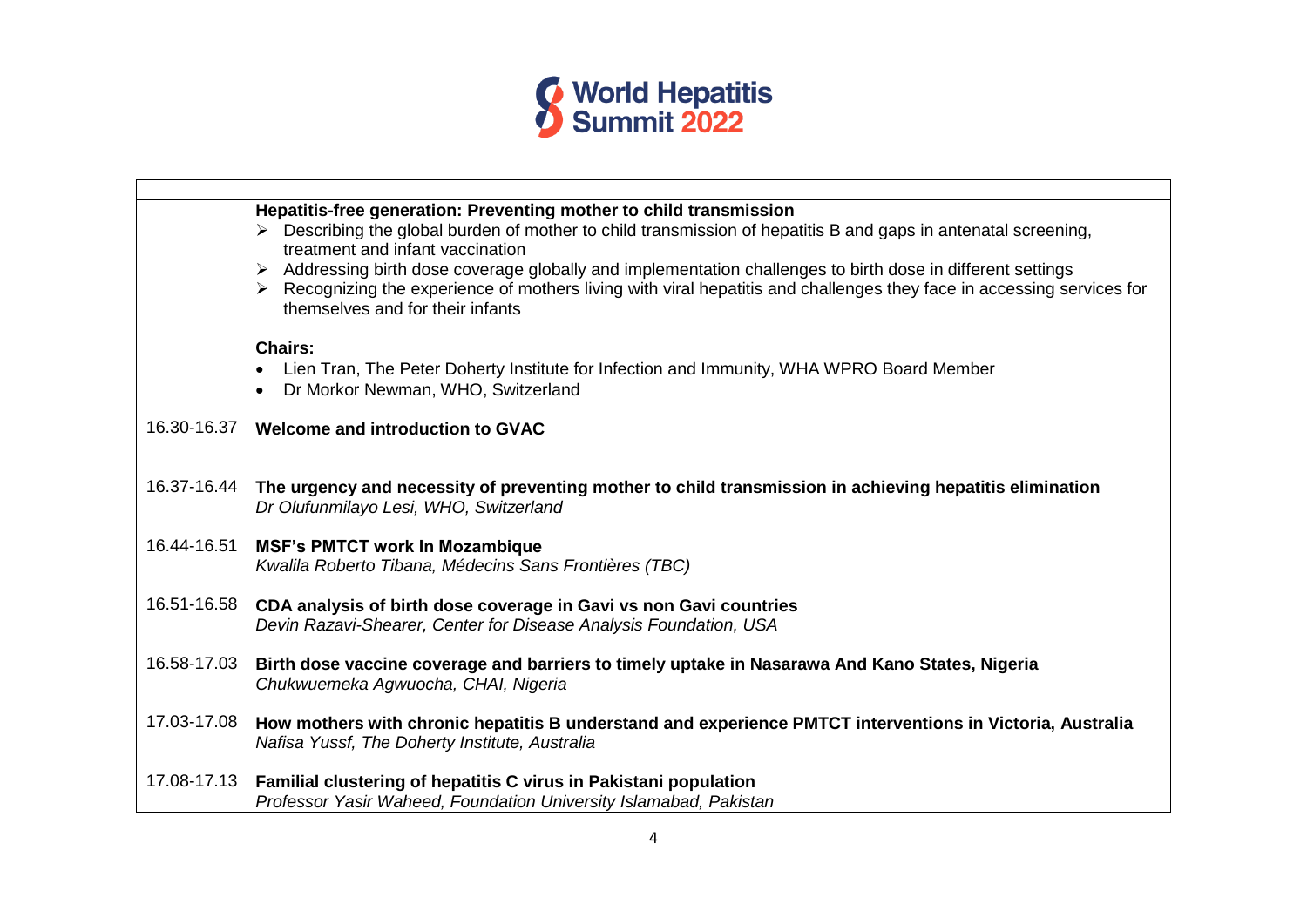

| 17.13-17.18<br>17.18-17.30 | Prevention of mother to child transmission and hepatitis B vaccination of children in Bangladesh (includes<br>Rohingya refugees)<br>Professor Mohammad Ali, National Liver Foundation of Bangladesh, Bangladesh<br>Q&A and closing remarks                                                                                                  |
|----------------------------|---------------------------------------------------------------------------------------------------------------------------------------------------------------------------------------------------------------------------------------------------------------------------------------------------------------------------------------------|
|                            | From policy to people: Bringing services closer to communities<br>Examining collaborations across sectors which effectively translate policies to programs for communities<br>Highlighting different multi-stakeholder initiatives that are improving access to services such as testing and care for<br>people living with viral hepatitis |
|                            | <b>Chairs:</b><br>Rachel Halford, Hepatitis C Trust, WHA EURO board member                                                                                                                                                                                                                                                                  |
| 16.30-16.40                | <b>Welcome and opening remarks</b>                                                                                                                                                                                                                                                                                                          |
| 16.40-16.45                | Community values and preferences for hepatitis C testing and treatment<br>Rosemary Delabre, Coalition Plus, France                                                                                                                                                                                                                          |
| 16.45-16.52                | Cross-sector partnerships to eliminate hepatitis B inequities in the US<br>Catherine Freeland, Hepatitis B Foundation, USA                                                                                                                                                                                                                  |
| 16.52-16.59                | Community-led HCV And HBV care model, including same-day HCV "test and treat"<br>Nalinkanta Rajkumar, Community Network for Empowerment, India                                                                                                                                                                                              |
| 16.59-17.06                | Nurse-led hepatitis C testing and treatment in a rural setting in Battambang province, Cambodia<br>Dr Daniel O'Keefe                                                                                                                                                                                                                        |
| 17.06-17.13                | Hepatitis C micro-elimination among underserved communities of Islamabad-Federal capital of Pakistan<br>Dr Huma Qureshi, Integral Global, Pakistan                                                                                                                                                                                          |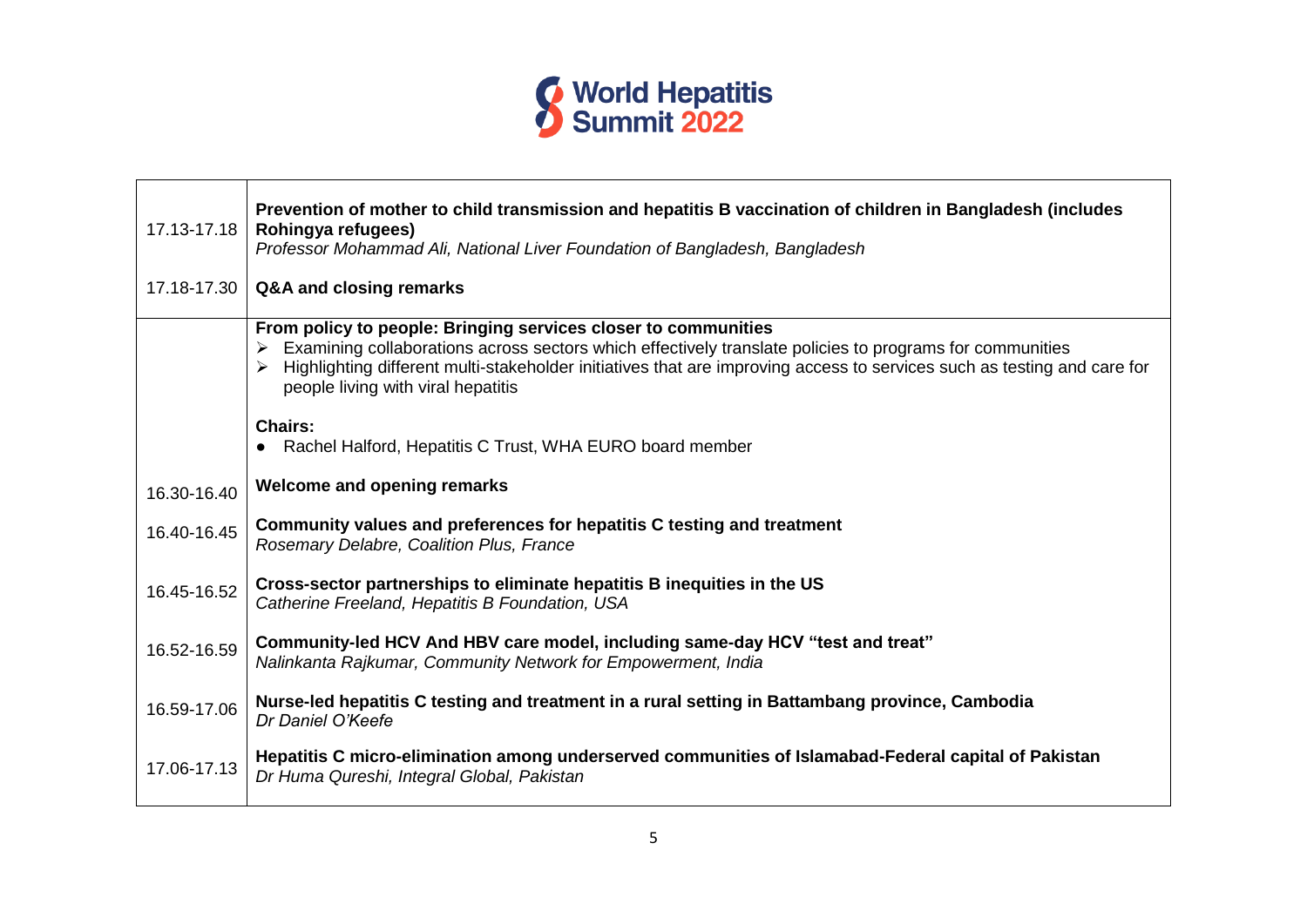

|             | Community leadership mobilising Australia to achieve its national hepatitis C treatment target                                                                                                                                                                                                                                               |
|-------------|----------------------------------------------------------------------------------------------------------------------------------------------------------------------------------------------------------------------------------------------------------------------------------------------------------------------------------------------|
| 17.13-17.20 | Amanda Bode, Hepatitis Australia, Australia                                                                                                                                                                                                                                                                                                  |
| 17.20-17.30 | Q&A and closing remarks                                                                                                                                                                                                                                                                                                                      |
|             | Leave no one behind<br>Exploring the issues which lead to health inequality in term of viral hepatitis<br>Discussing best practice on how to meet the needs of highly affected groups not well served by health systems<br>Learning about the community perspectives regarding the issue<br><b>Chair</b><br>Niklas Luhmann, WHO, Switzerland |
|             |                                                                                                                                                                                                                                                                                                                                              |
| 16.30-16.40 | Welcome and opening remarks                                                                                                                                                                                                                                                                                                                  |
| 16.40-16.47 | Seroprevalence of hepatitis B in pregnant Syrian refugees<br>Dr Sukran Kose, Izmir University of Health Sciences Tepecik Training and Research Hospital, Turkey (TBC)                                                                                                                                                                        |
| 16.47-16.54 | Hepatitis A, B and C seroprevalence in vulnerable Quilombola population from northeast Brazil<br>Livia Melo Villar, Fiocruz, Brazil                                                                                                                                                                                                          |
| 16.54-17.01 | Epidemiological trends of hepatitis B and C in Lahore Pakistani for MSM population<br>Syed Raza Haider Tirmizi, Dostana Male Health Society, Pakistan                                                                                                                                                                                        |
| 17.01-17.08 | Pilot project - HDV: An awareness campaign with the Mongolian community in Germany<br>Achim Kautz, Kautz5 Gug, Germany                                                                                                                                                                                                                       |
| 17.08-17.30 | Q&A and closing remarks                                                                                                                                                                                                                                                                                                                      |
| 17.30-18.30 | Symposium                                                                                                                                                                                                                                                                                                                                    |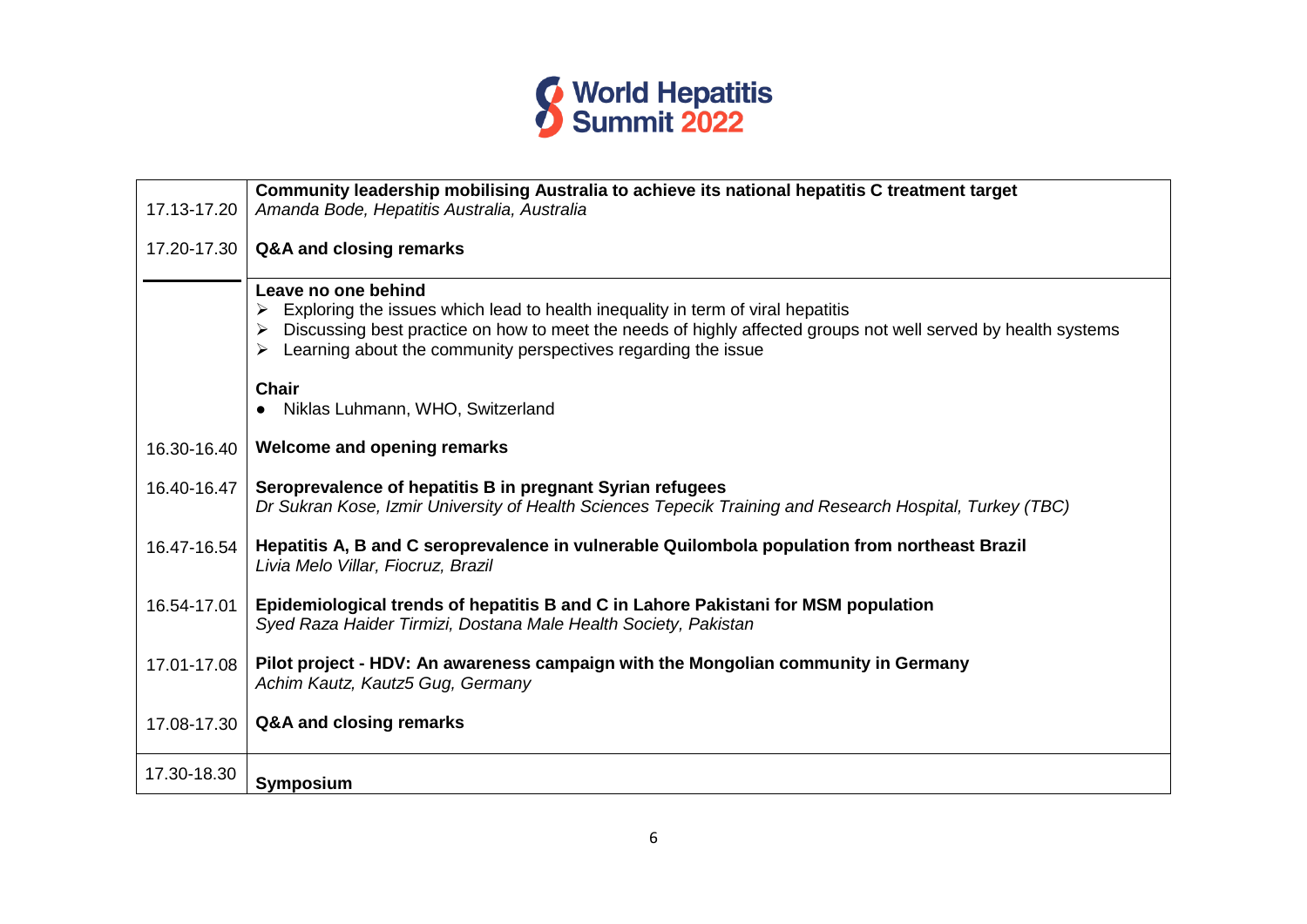

| 18.30-19.30   WHA 15th Anniversary Party |
|------------------------------------------|

## **WEDNESDAY 8 JUNE, 2022**

| Accelerating progress through collaboration, integration and cooperation with related conditions and across health |
|--------------------------------------------------------------------------------------------------------------------|
|                                                                                                                    |
|                                                                                                                    |
|                                                                                                                    |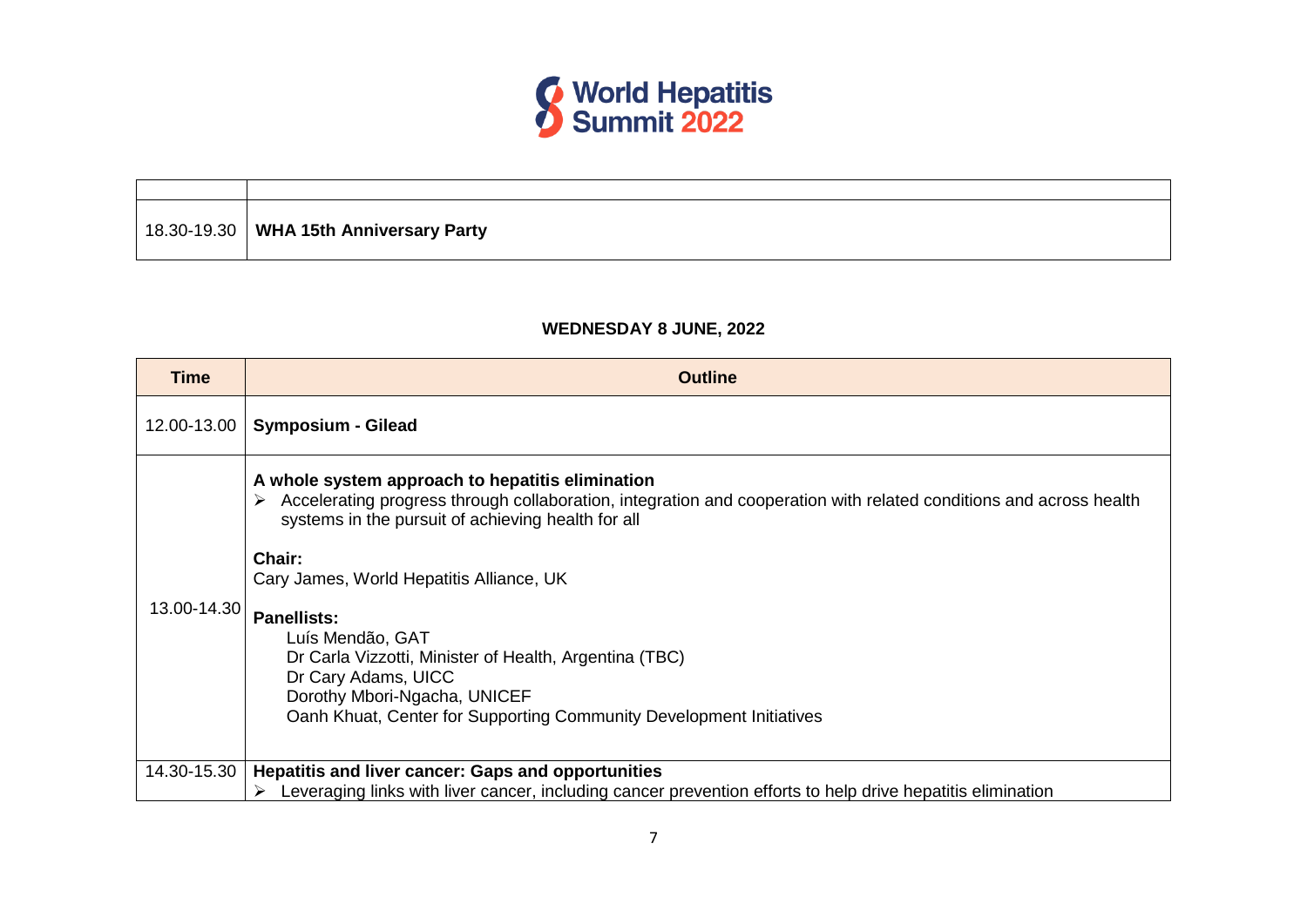

| Address gaps in global liver cancer surveillance in people living with viral hepatitis and role of innovative diagnostics<br>and treatments                                                          |  |
|------------------------------------------------------------------------------------------------------------------------------------------------------------------------------------------------------|--|
| <b>Chairs:</b><br>Maria Buti - EASL, Spain<br>Gamal Shiha, Egyptian Liver Research Institute and Hospital (ELRIAH), WHA EMRO Board Member                                                            |  |
| 14.30-14.35<br>Welcome and opening remarks                                                                                                                                                           |  |
| 14.35-14.42<br><b>Personal story</b><br>Ibrahima Gueye, Senegal                                                                                                                                      |  |
| 14.42-14.49<br>Hepatitis and liver cancer control: The urgency of implementing what we know<br>Prof Dr Lewis Roberts, Mayo Clinic, USA                                                               |  |
| 14.49-14.56<br>Viral hepatitis and liver cancer awareness month<br>Luciana Holtz, Oncoguia Cancer organisation in Brazil                                                                             |  |
| 14.56-15.03<br>Liver cancer, viral hepatitis and other major risk factors: A review of the Western Pacific region<br>Dr Eleonora Feletto, The University of Sydney And Cancer Council NSW, Australia |  |
| 15.03-15.10<br>How a white paper on liver cancer can contribute to hepatitis elimination<br>Marko Korenjak, ELPA, Slovenia (TBC)                                                                     |  |
| 15.10-15.17<br>Changing viral etiology of hepatocellular carcinoma in Taiwan<br>Wan-Long Chuang, Taiwan Liver Research, Taiwan                                                                       |  |
| 15.17-15.30<br>Q&A and closing remarks                                                                                                                                                               |  |
|                                                                                                                                                                                                      |  |
| Fighting stigma and discrimination to achieve social and legal justice                                                                                                                               |  |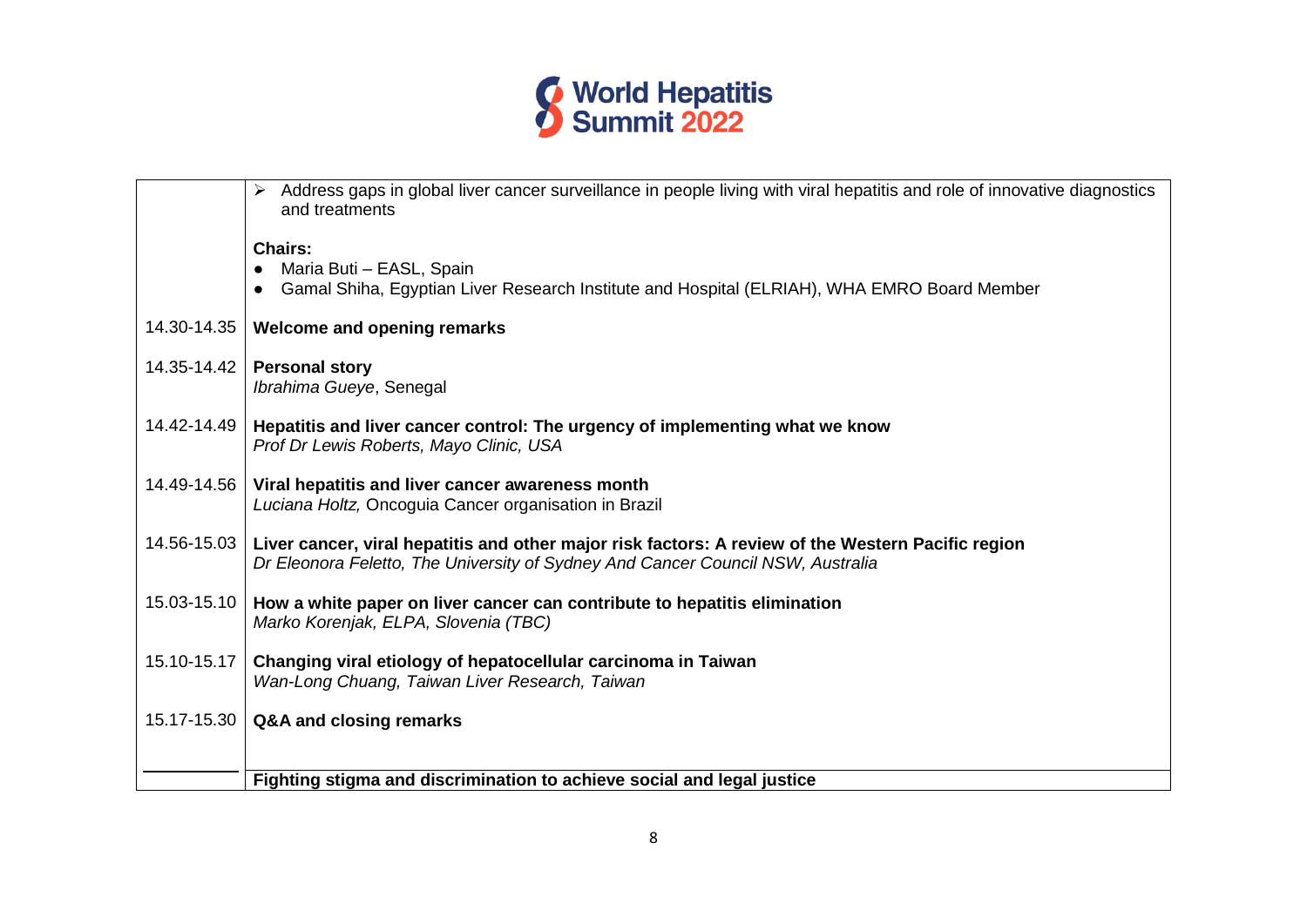

|             | > The impact of stigma and discrimination globally on people living with hepatitis (PLVH) is often overlooked, yet it is a<br>significant barrier to PLVH accessing care. It also has serious implications for many dimensions of their life, including<br>mental health. |
|-------------|---------------------------------------------------------------------------------------------------------------------------------------------------------------------------------------------------------------------------------------------------------------------------|
|             | How do we capture the experiences of PLVH in regards to stigma and discrimination?<br>➤<br>$\triangleright$ How do we combat stigma and discrimination in order to achieve social and legal justice?                                                                      |
|             | <b>Chairs:</b>                                                                                                                                                                                                                                                            |
|             | Professor Carla Treloar University of New South Wales, Australia<br>$\bullet$<br>Chris Munoz, Yellow Warriors Society, Philippines                                                                                                                                        |
| 14.30-14.35 | <b>Welcome and opening remarks</b>                                                                                                                                                                                                                                        |
| 14.35-14.42 | WHA hepatitis B stigma report and hepatitis C stigma survey findings<br>Jessica Hicks, WHA, UK                                                                                                                                                                            |
| 14.42-14.49 | <b>HIV stigma index</b><br><b>Caroline Thomas</b>                                                                                                                                                                                                                         |
| 14.49-14.56 | The global impact of discrimination on people with hepatitis B<br>Catherine Freeland, Hep B Foundation, USA                                                                                                                                                               |
| 14.56-15.03 | How stigma and discrimination affecting the elimination of HBV? Findings in 5 Asian countries<br>Dee Lee, Inno Community Development Organisation, China                                                                                                                  |
| 15.03-15.10 | Stigma associated diagnosis of hepatitis B and depression among patients with chronic hepatitis B<br>Professor Hee-Soon Juon, Thomas Jefferson University, USA                                                                                                            |
| 15.10-15.17 | A mixed method study to assess the social challenges experienced by hepatitis B patients (India)<br>Meenakshi Tomar, Institute of Liver and Biliary Sciences, India                                                                                                       |
| 15.17-15.30 | Q&A and closing remarks                                                                                                                                                                                                                                                   |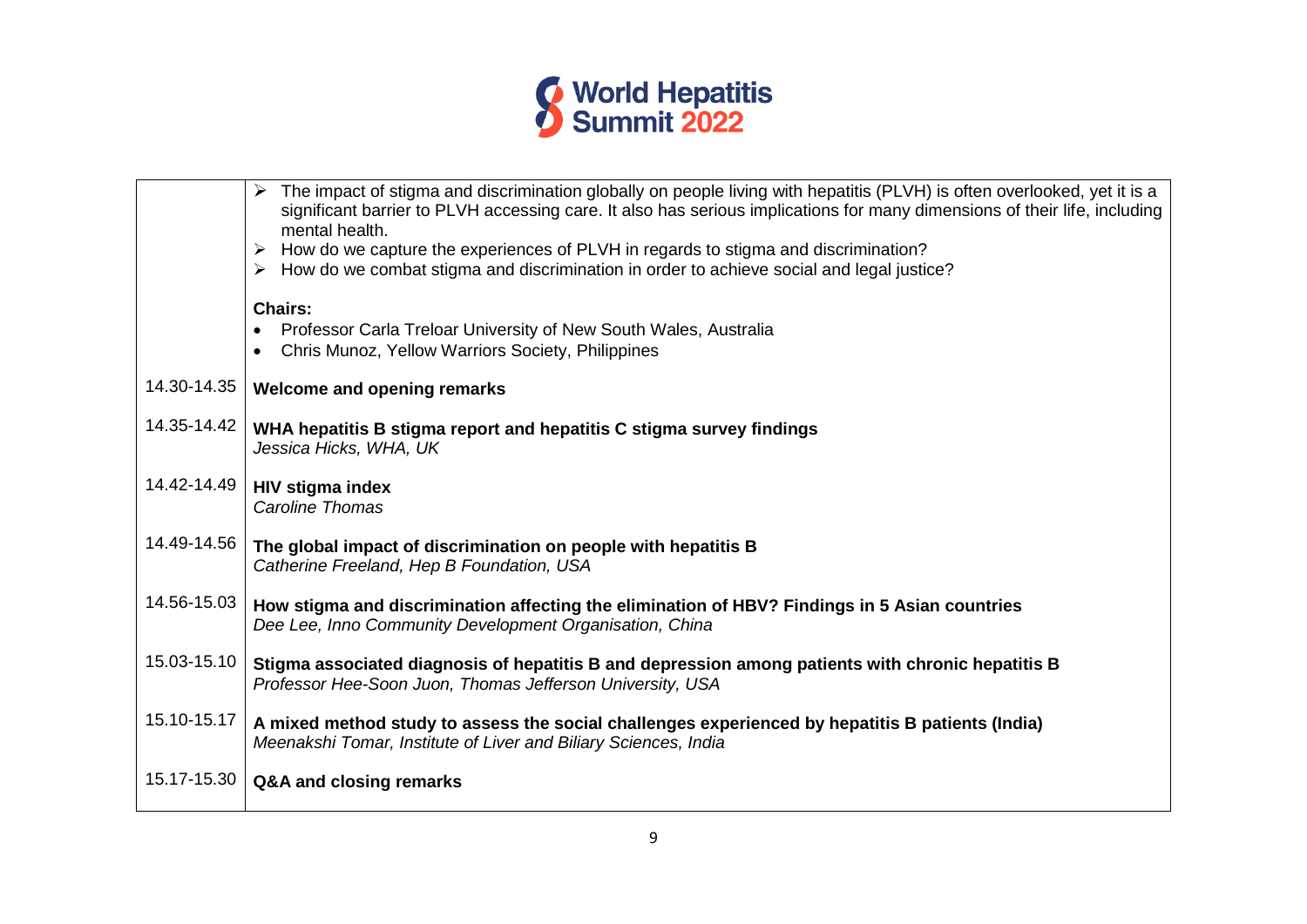

|             | Hepatitis integration with health systems: Opportunities with Universal Health Coverage, Primary Health Care<br>and HIV Services                                          |
|-------------|---------------------------------------------------------------------------------------------------------------------------------------------------------------------------|
|             | <b>Co-Chairs:</b><br>Dr Po-Lin Chan, WHO, India<br>Dr Patricia Vélez Möller, Guatemalan Association of the Liver, WHA PAHO Board Member                                   |
| 14.30-14.37 | <b>Welcome and opening remarks</b>                                                                                                                                        |
| 14.37-14.44 | <b>CSEM UHC2030 - UHC tool kit</b><br>Eliana Monteforte, Global Health Council                                                                                            |
| 14.44-14.51 | Community-based and HIV integrated screening for hepatitis B and C among key populations in Vietnam<br>Dr Vu Ngoc Bao, Path, Vietnam                                      |
| 14.51-14.58 | Achieving global hepatitis elimination: A case study of Elohim Foundation/ FHI360 Epic Project in Nigeria<br>Dr Julius Uchechukwu Ibecheole, Elohim Foundation, Nigeria   |
| 14.58-15.05 | The Failure of The Colombian Insurance-Based Health System for Hepatitis C Elimination in Colombia (7 mins)<br>Dr Francisco Augusto Rossi, IFARMA Foundation, Colombia    |
| 15.05-15.30 | Q&A and closing remarks                                                                                                                                                   |
|             | Lightning talks: Oral abstracts of distinction - Prevention and vaccination                                                                                               |
|             | <b>Chair:</b> Dr Ahmed Elsharkawy, University of Birmingham, UK                                                                                                           |
| 15.30-15.35 | Customized active engagement can increase hepatitis B vaccine adherence in remote tribal communities<br>Dr Partha Sarathi Mukherjee, Liver Foundation, West Bengal, India |
| 15.35-15.40 | Advancing health equity in the US by increasing adult hepatitis B vaccination<br>Michaela Jackson, Hepatitis B Foundation, USA                                            |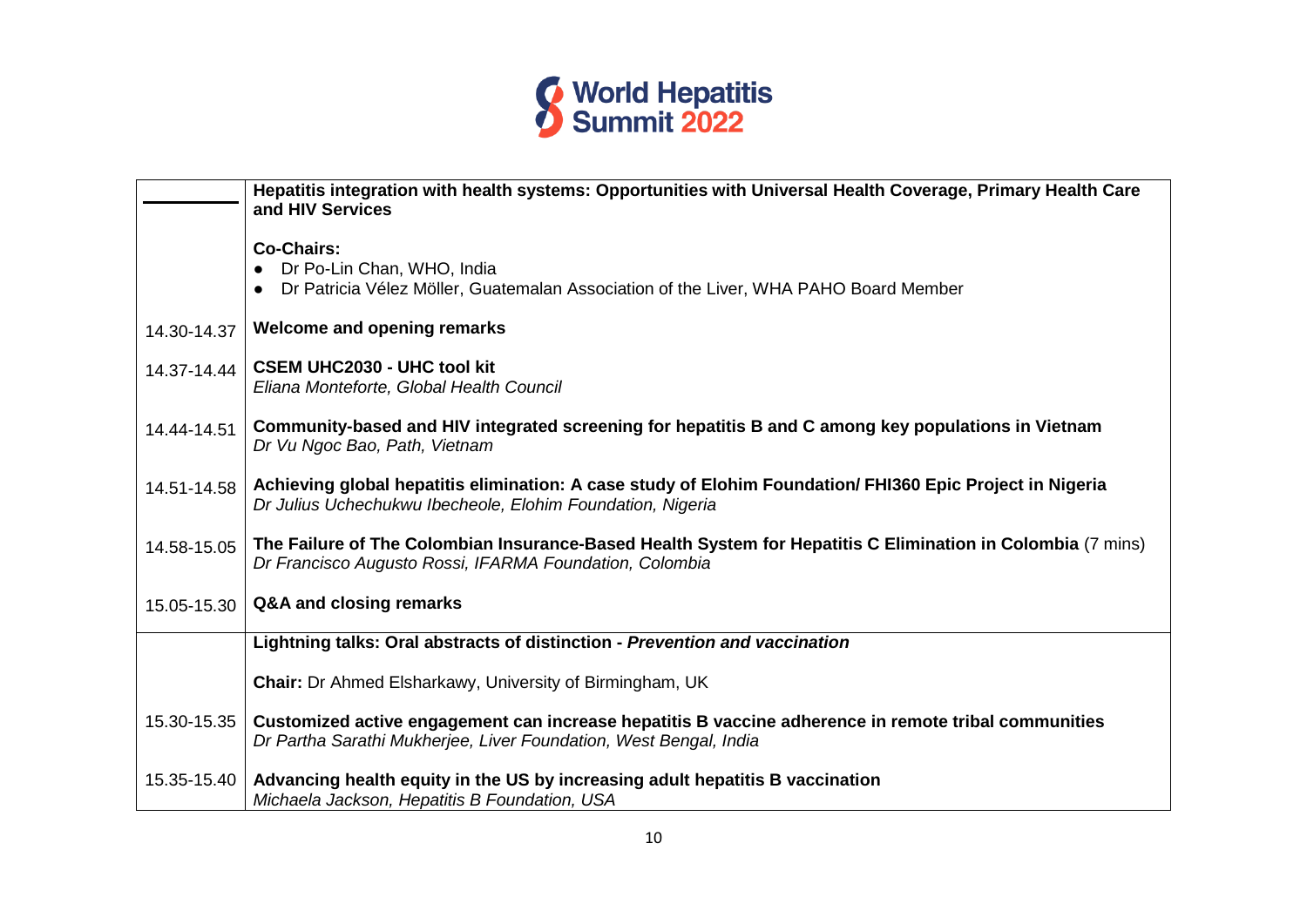

| 15.40-15.45 | A Systematic Review of Effectiveness, Immunogenicity and Impact of Paediatric Hepatitis A Vaccines (5 mins)<br>Dr Nick Walsh, Monash University, Australia                                                                                                                                                                                                                                                                                                                                                                                                                                                                      |
|-------------|---------------------------------------------------------------------------------------------------------------------------------------------------------------------------------------------------------------------------------------------------------------------------------------------------------------------------------------------------------------------------------------------------------------------------------------------------------------------------------------------------------------------------------------------------------------------------------------------------------------------------------|
| 15.45-15.50 | High Prevalence of Hepatitis A and E Viruses in Environmental and Clinical Samples from West Argentina (5<br>mins)<br>Livia Melo Villar, Fundação Oswaldo Cruz, Brazil                                                                                                                                                                                                                                                                                                                                                                                                                                                          |
|             | 15.50-16.00   Q&A and closing remarks                                                                                                                                                                                                                                                                                                                                                                                                                                                                                                                                                                                           |
| 16.00-17.00 | <b>Hepatitis and the Sustainable Development Goals</b><br>$\triangleright$ Beyond SDG 3.3, what other SDGs can contribute and play a role in hepatitis elimination?<br>Chair:<br>• Cary James, World Hepatitis Alliance, UK<br><b>Panellists:</b><br>Julia Tainijoki Seyer, World Medical Association<br>Dr Justin Koonin, co-chair UHC2030, Australia<br>Amina Mohammed, UN (TBC)<br>Dr José M. Zuniga, IAPAC and Fast-Track Cities Institute<br>Dr Mandeep Dhaliwal, UNDP                                                                                                                                                     |
|             | Bridging gaps in hepatitis B care and treatment: bringing science and affected communities together<br>$\triangleright$ Recognize gaps in hepatitis B care and treatment in lower, middle and high income countries<br>Hear patient experience in accessing HBV care and treatment around the world<br>Explore how affected communities can intersect with science to improve care with a lookback on the HIV experience<br>Discuss opportunities for guideline adaptability in various settings, patient preferences and values, and the role of<br>simplified and decentralized care to bridge current gaps<br><b>Chairs:</b> |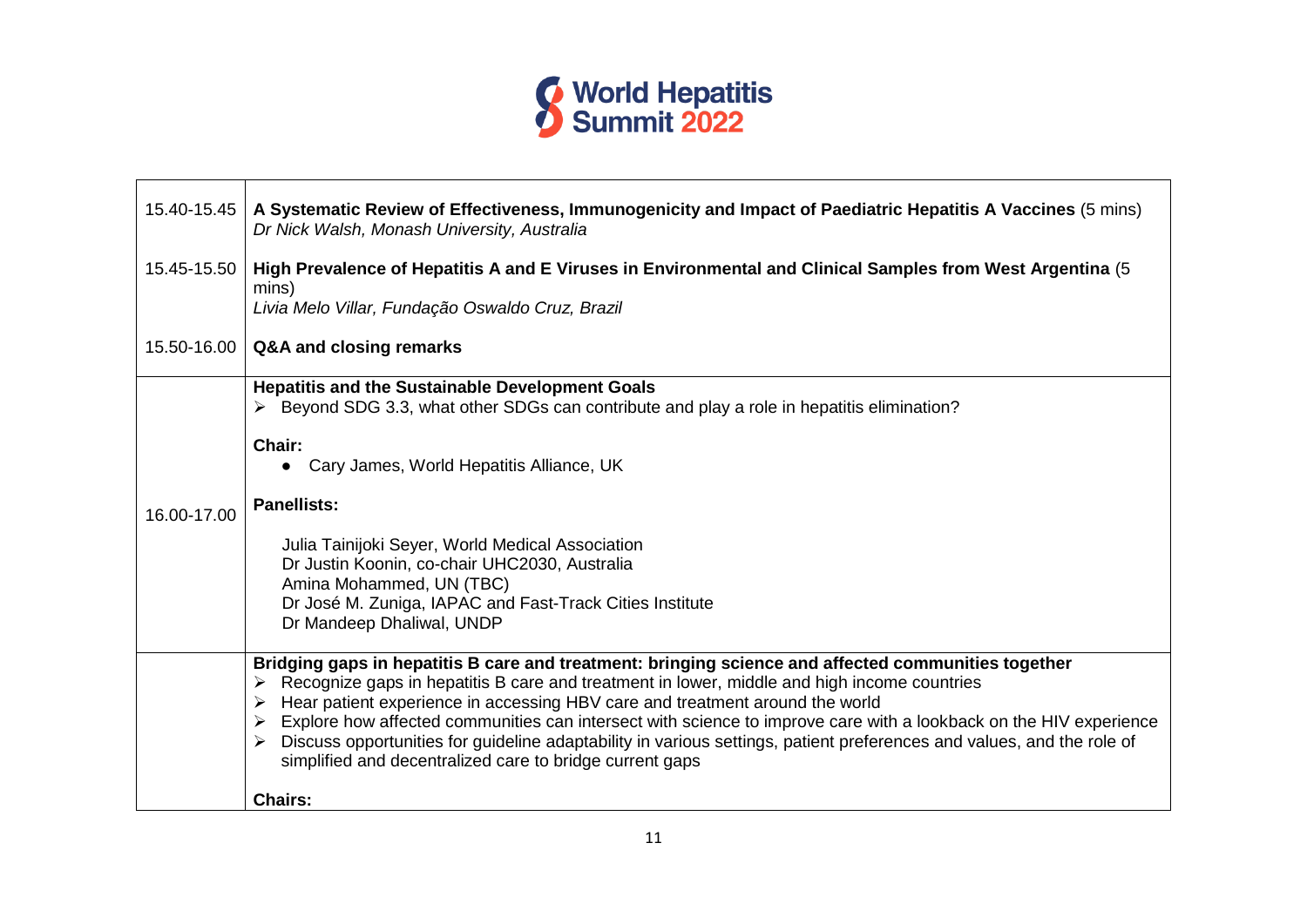

|             | Dr Su Wang, Past President, World Hepatitis Alliance and Center for Asian Health and Viral Hepatitis Programs at<br>$\bullet$<br>Cooperman Barnabas Medical Center, USA<br>Philippa Easterbrook, WHO, Switzerland                                                                                                                                          |
|-------------|------------------------------------------------------------------------------------------------------------------------------------------------------------------------------------------------------------------------------------------------------------------------------------------------------------------------------------------------------------|
| 17.00-17.03 | Welcome and opening remarks                                                                                                                                                                                                                                                                                                                                |
| 17.03-17.10 | Low income- Gaps in Hepatitis B care and treatment in Ethiopia and other countries<br>Dr Hailemichael Desalegn Mekonnen, St. Paul's Hospital Millennium Medical College, Ethiopia                                                                                                                                                                          |
| 17.10-17.17 | Middle income- Bridging gaps in hepatitis B care and treatment in China<br>Dr Fuqiang Cui, Peking University, China CDC, WHO, China                                                                                                                                                                                                                        |
|             | 17.17-17.24   High income- Hepatitis B care and treatment in the US<br>Dr Norah Terrault, AASLD, University of Southern California College, USA                                                                                                                                                                                                            |
| 17.24-17.31 | Perspective of people living with hepatitis B on access to care and treatment<br>Danjuma Adda, WHA and Center for Initiative and Development (CFID) and Chagro-Care Trust (CCT), Nigeria                                                                                                                                                                   |
| 17.31-17.41 | TAG: Lookback at HIV treatment evolution and the involvement of people living with HIV<br>Mark Harrington, TAG, USA                                                                                                                                                                                                                                        |
| 17.41-18.00 | Q&A and closing remarks                                                                                                                                                                                                                                                                                                                                    |
|             | <b>Youth Can't Wait</b><br>Understanding the experience and needs of young people living with viral hepatitis including the medical and<br>psychological impacts.<br>Defining ways to empower young PLVH to live full and healthy lives and to become advocates for change.<br>Bringing the energy and activism of youth into the VH elimination movement. |
|             | <b>Chairs:</b>                                                                                                                                                                                                                                                                                                                                             |
|             | Dr Tasnia Noor, Bangladesh Medical Students' Society, Bangladesh                                                                                                                                                                                                                                                                                           |
|             | Matthew Bonn, Canadian Association of People Who Use Drugs, Canada                                                                                                                                                                                                                                                                                         |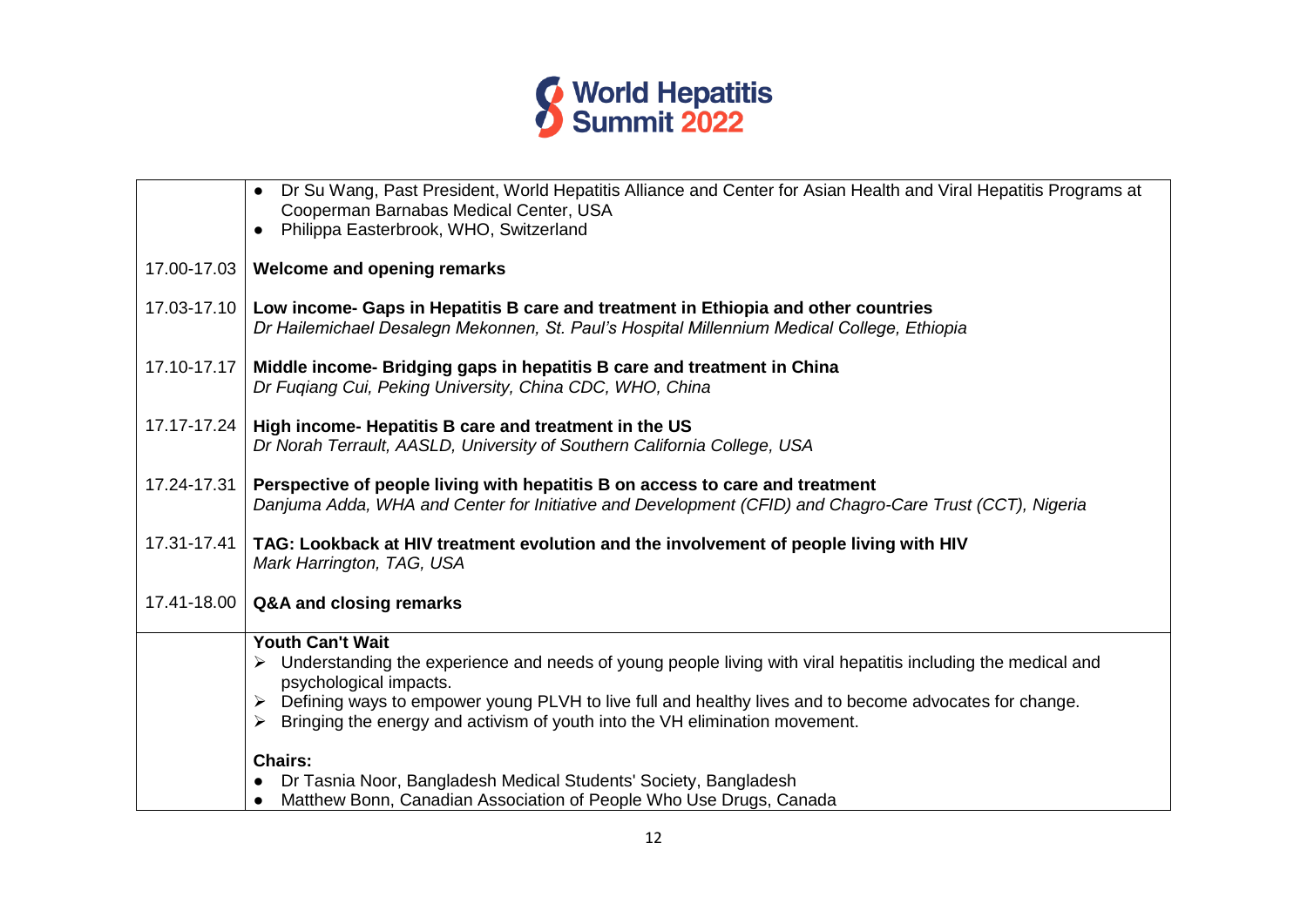

| 17.00-17.05 | Welcome and my personal story<br>Matthew Bonn, Canadian Association of People Who Use Drugs, Canada                                                                                                                                                                                        |
|-------------|--------------------------------------------------------------------------------------------------------------------------------------------------------------------------------------------------------------------------------------------------------------------------------------------|
| 17.05-17.10 | My personal story<br>David Urick, USA                                                                                                                                                                                                                                                      |
| 17.10-17.17 | Perceived supportive care needs of adolescents with chronic hepatitis B in Ghana<br>Charles Ampong Adjei, University of Ghana, Ghana                                                                                                                                                       |
|             | 17.17-17.24 The innovative use of TikTok to increase community engagement on hepatitis awareness<br>Annika Martin, Hawaii Health and Harm Reduction Center, USA                                                                                                                            |
| 17.24-17.31 | An initiative to incorporate children, adolescents and pregnant people in elimination efforts<br>Ronni Marks, The Hepatitis C Mentor and Support Group, USA                                                                                                                                |
| 17.31-17.36 | The importance of a youth centered movement response in the HIV response and lessons for hepatitis<br>Wole Ameyan, WHO, Switzerland                                                                                                                                                        |
| 17.36-17.41 | How providers and others can support a hepatitis youth movement<br>Professor Manal El Sayed, Ain Shams University, Egypt                                                                                                                                                                   |
| 17.41-18.00 | Q&A and closing remarks                                                                                                                                                                                                                                                                    |
|             | Reaching communities that need it most<br>Learning about the public health importance of key populations and viral hepatitis elimination<br>Showcasing best practices in delivering services to key populations<br>➤<br>Learning about the community perspectives regarding the issue<br>➤ |
|             | Chair:<br>Andrew Scheibe, TB HIV Care, South Africa                                                                                                                                                                                                                                        |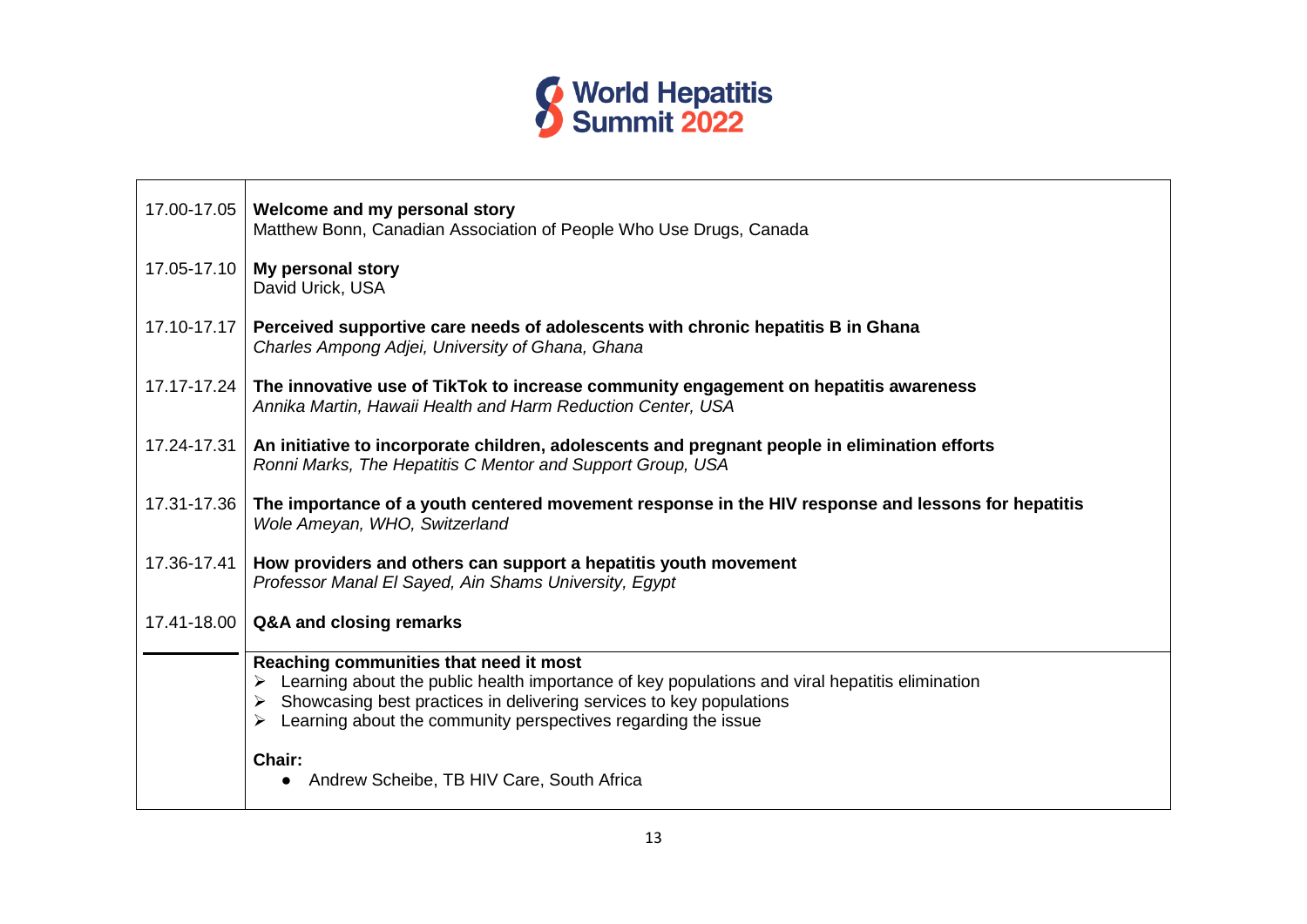

|             | 17.00-17.07   Welcome and opening remarks                                                                                                                                            |
|-------------|--------------------------------------------------------------------------------------------------------------------------------------------------------------------------------------|
| 17.07-17.14 | My personal story<br><b>TBC</b>                                                                                                                                                      |
| 17.14-17.21 | Going beyond low-hanging fruit: Key population-specific strategies to tackle hepatitis C in Malaysia<br>Dr Muhammad Radzi Abu Hassan, Hospital Sultanah Bahiyah, Malaysia            |
| 17.21-17.28 | Reach_U: Peer and nursing-led point-of-care HCV testing and treatment combined with outreach work<br>Cristiana Merendeiro, Crescer - Associação De Intervenção Comunitária, Portugal |
| 17.28-17.35 | HCV micro-elimination efforts in the prisons of Punjab and Haryana, India<br>Dr Kanudeep Kaur, Find India, India                                                                     |
| 17.35-17.42 | Hepatitis C test and treat roadshow – reaching homeless communities<br>Philippe Bonnet and Danny Morris, Hepatitis C Trust, UK                                                       |
| 17.42-17.49 | C-Free: Community-based testing and treatment of HCV, HBV & HIV in people who use drugs in Thailand<br>Tanyaporn Wansom                                                              |
| 17.49-18.00 | Q&A and closing remarks                                                                                                                                                              |
|             |                                                                                                                                                                                      |
|             | Symposium                                                                                                                                                                            |
| 18.00-19.00 | Urban HCV Elimination: Lessons from Fast-Track Cities<br>Sponsor: IAPAC                                                                                                              |
|             | <b>Moderator:</b><br>José M. Zuniga, IAPAC and Fast-Track Cities Institute                                                                                                           |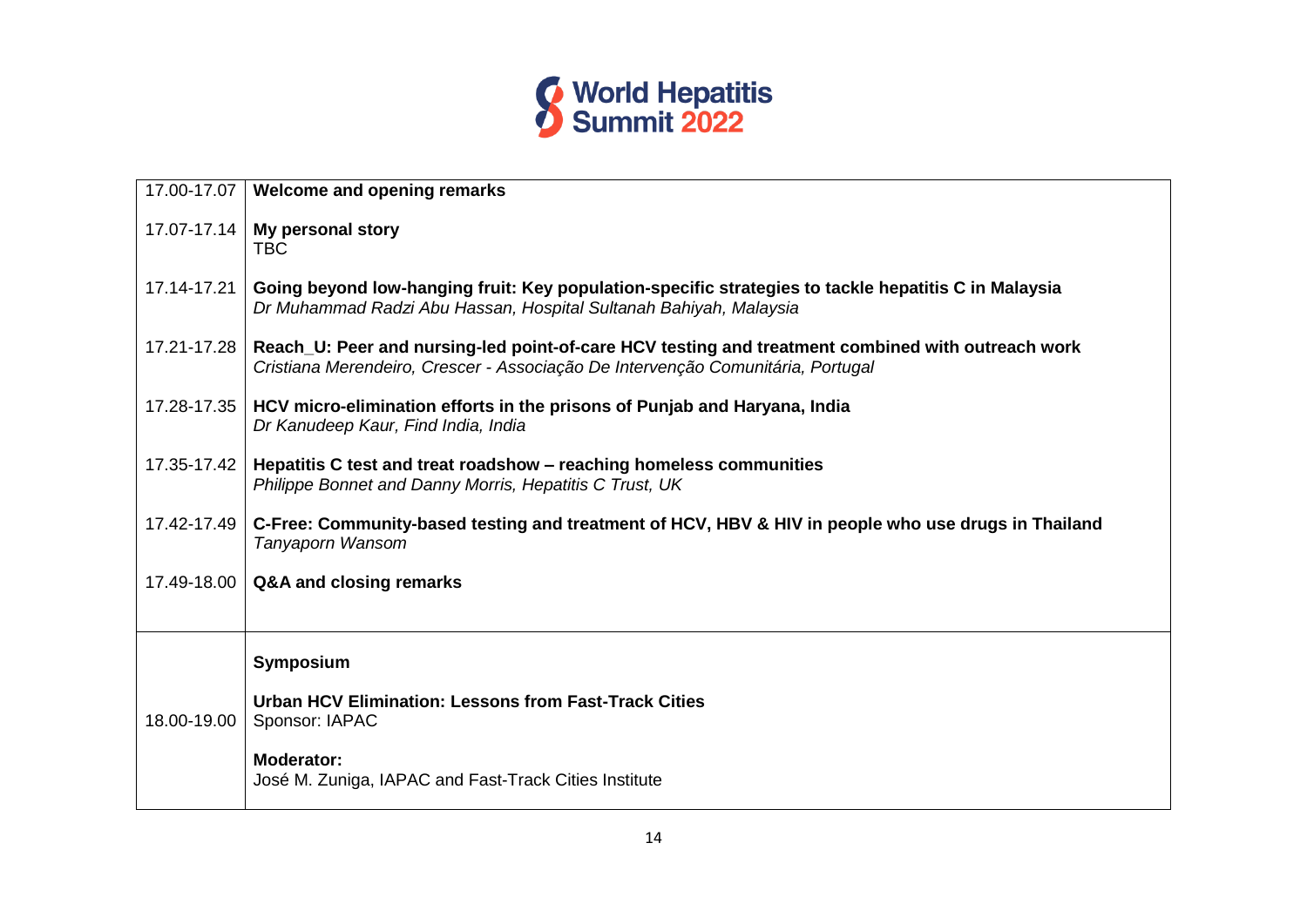

| <b>Panelists:</b>                                                                        |
|------------------------------------------------------------------------------------------|
| Leveraging Urban HCV Elimination for National Impact<br>Dr Meg Doherty, WHO, Switzerland |
| Case Study: Advancing HCV Elimination Goals in Spanish Cities (TBC)                      |
| Case Study: Urbanizing Rwanda's National HCV Elimination Plan (TBC)                      |
| <b>Closing Remarks</b>                                                                   |
|                                                                                          |

## **THURSDAY 9 JUNE, 2022**

| <b>Time</b> | <b>Outline</b>                                                                                                                                                         |
|-------------|------------------------------------------------------------------------------------------------------------------------------------------------------------------------|
|             | Viral hepatitis response in the Western Pacific region                                                                                                                 |
|             | <b>Chairs:</b><br>Dr Sahar Bajis, WHO, Manila<br>$\bullet$<br>Professor Benjamin Cowie, The Peter Doherty Institute for Infection and Immunity, Australia<br>$\bullet$ |
| 08.00-08.05 | Welcome and opening remarks                                                                                                                                            |
| 08.05-08.15 | Learnings from a national implementation<br>Dr Jacqui Richmond, Burnet Institute, Australia                                                                            |
| 08.15-08.30 | Response to the high prevalence of viral hepatitis in Kiribati<br>Dr Thomas Tibwere Russell, Tungaru Central Hospital, Kiribati                                        |
| 08.35-08.45 | <b>Bridging the gap</b>                                                                                                                                                |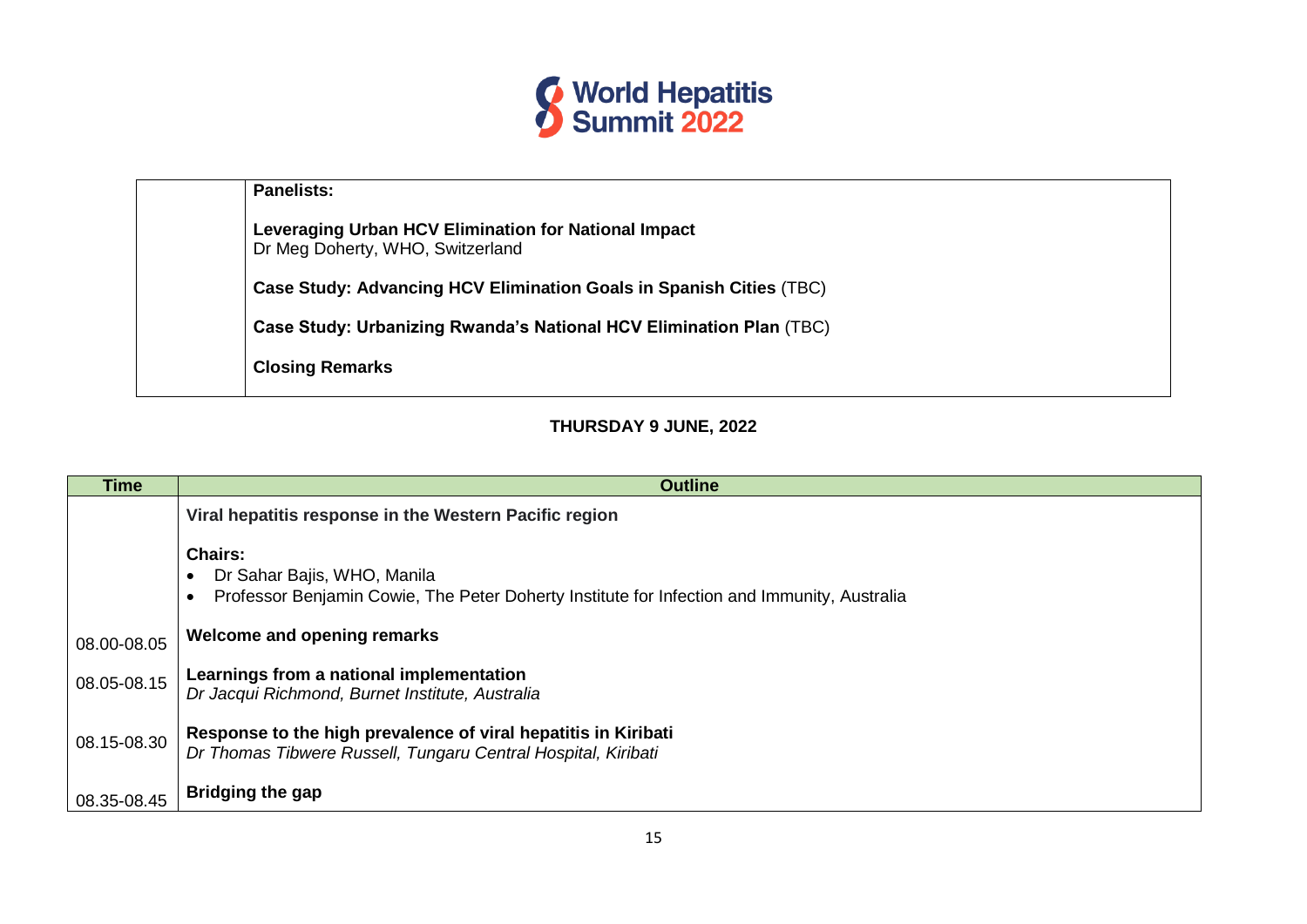

|             | Patrick Bantayan Saburit, Yellow Warriors Society of the Philippines, Philippines                                                                                                        |
|-------------|------------------------------------------------------------------------------------------------------------------------------------------------------------------------------------------|
| 08.45-09.00 | Progress of triple elimination of mother to child transmission of HIV, syphilis and Hepatitis B, in China<br>Dr Wang Ai-Ling, National Center for Women and Children's Health, China CDC |
| 09.00-09.15 | Malaysia's Journey to HCV elimination: From compulsory licensing to treatment decentralization<br>Dr Muhammad Radzi bin Abu Hassan, Ministry of Health Malaysia                          |
| 09.15-09.30 | Successes and challenges with viral hepatitis elimination in Mongolia<br>Dr S Amarzaya, Ministry of Health, Mongolia                                                                     |
| 09.30-10.00 | <b>Q&amp;A Panel</b><br>Dr Wang Ai-Ling (China)<br>Dr Muhammad Radzi bin Abu Hassan (Malaysia)<br>Dr S Amarzaya (Mongolia)                                                               |
|             | <b>Closing remarks</b>                                                                                                                                                                   |
|             | Viral hepatitis response in the African region: Promoting hepatitis B PMTCT in Africa, experience from the first<br>implementers in Africa                                               |
|             | <b>Chairs</b>                                                                                                                                                                            |
|             | Casimir Manzengo, Chair                                                                                                                                                                  |
|             | Danjuma Adda, Co-Chair                                                                                                                                                                   |
| 08.00-08.05 | <b>Opening remarks</b><br><b>UCN Director</b>                                                                                                                                            |
| 08.05-08.15 | Where are we in Africa on the viral hepatitis B PMTCT?<br>Casimir Manzengo, WHO / AFRO                                                                                                   |
| 08.15-08.55 | <b>Partners panel:</b>                                                                                                                                                                   |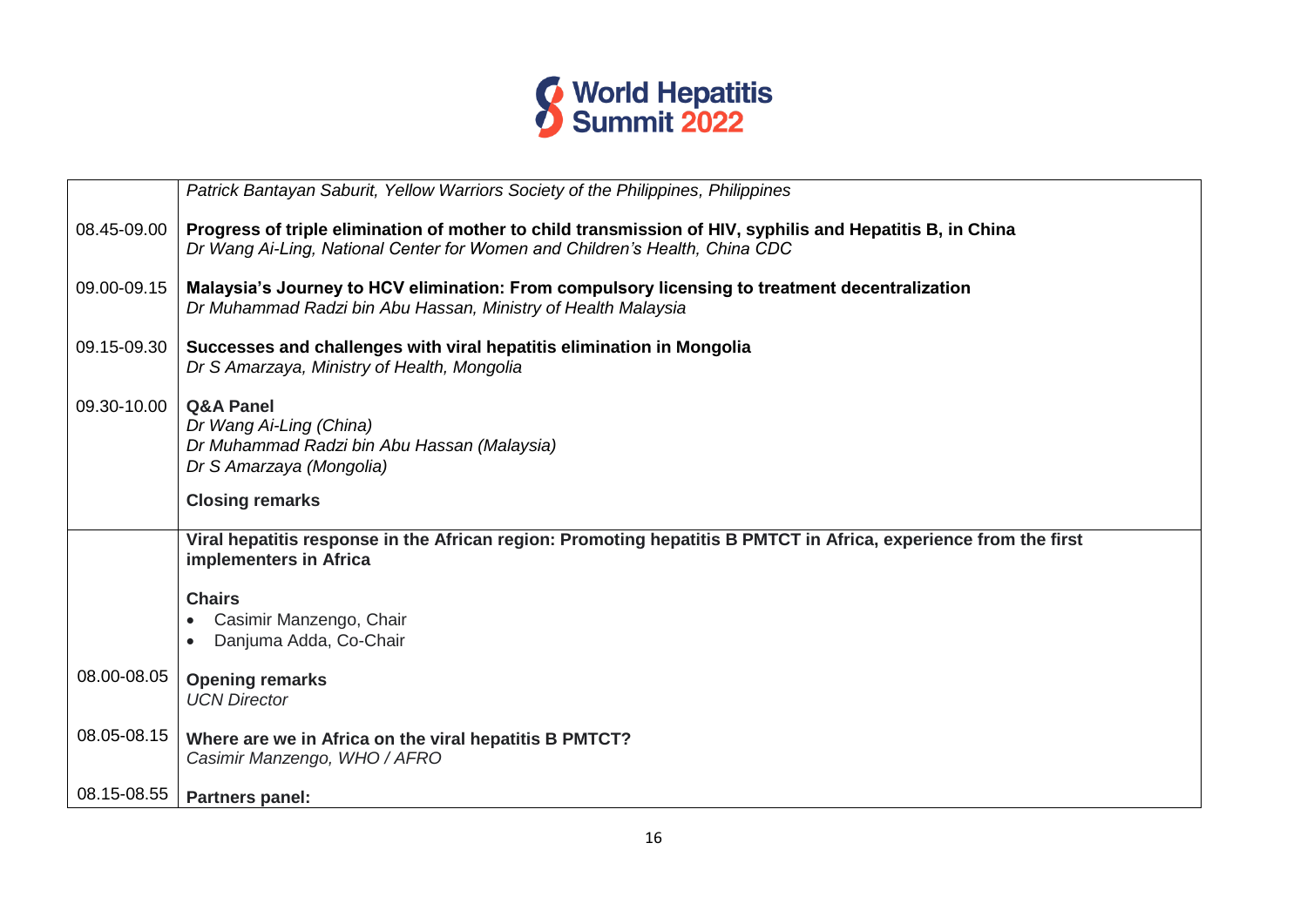

|                            | How to leverage the progress made in the HIV (and syphilis) elimination pathway?<br>Françoise Bigirimana, WHO                                                                                                                                                                   |
|----------------------------|---------------------------------------------------------------------------------------------------------------------------------------------------------------------------------------------------------------------------------------------------------------------------------|
|                            | Place of HBV BD in the efforts of the triple elimination of HIV, Syphilis and HBV<br>Julien Kabore, WHO                                                                                                                                                                         |
|                            | CDC-Africa perspective: HBV PMTCT perspectives in the Korean project<br>Bibi Nafiisah Chotun, Africa Centres for Disease Control and Prevention (Africa CDC)<br>Egyptian initiative in Africa: where are we with the Egyptian initiative in Africa<br><b>Mohammed Al Boraie</b> |
|                            | What is and should be the Civil Society contribution in the HBV PMTCT effort<br>Theobald Owusu-Ansah, Hepatitis Foundation of Ghana, WHA AFRO board member                                                                                                                      |
| 08.55-09.35                | <b>Countries panel:</b>                                                                                                                                                                                                                                                         |
|                            | Support of the First Lady in the triple elimination plan of Angola (10 mins)<br>Ana Afonso Dias Lourenço                                                                                                                                                                        |
|                            | Burkina Faso experience : Resources mobilization for HBV PMTCT (10 mins)<br>Marie-Emmanuelle L. Zouré                                                                                                                                                                           |
|                            | Sierra Leone experience: Viral hepatitis (B, C) among Ebola survivors and health care workers in Makeni, Sierra Leone<br>Dr Nadege Mafopa Goumkwa, Cameroon                                                                                                                     |
|                            | Botswana experience: as the pioneer of HIV elimination in Africa, what are the lessons can be taken from your experience<br>which can accelerate elimination of HBV?<br><b>Nkomo</b>                                                                                            |
| 09.35-09.55<br>09.55-10.00 | <b>Q&amp;A</b> (30 mins)<br><b>Closing remarks (5 mins)</b>                                                                                                                                                                                                                     |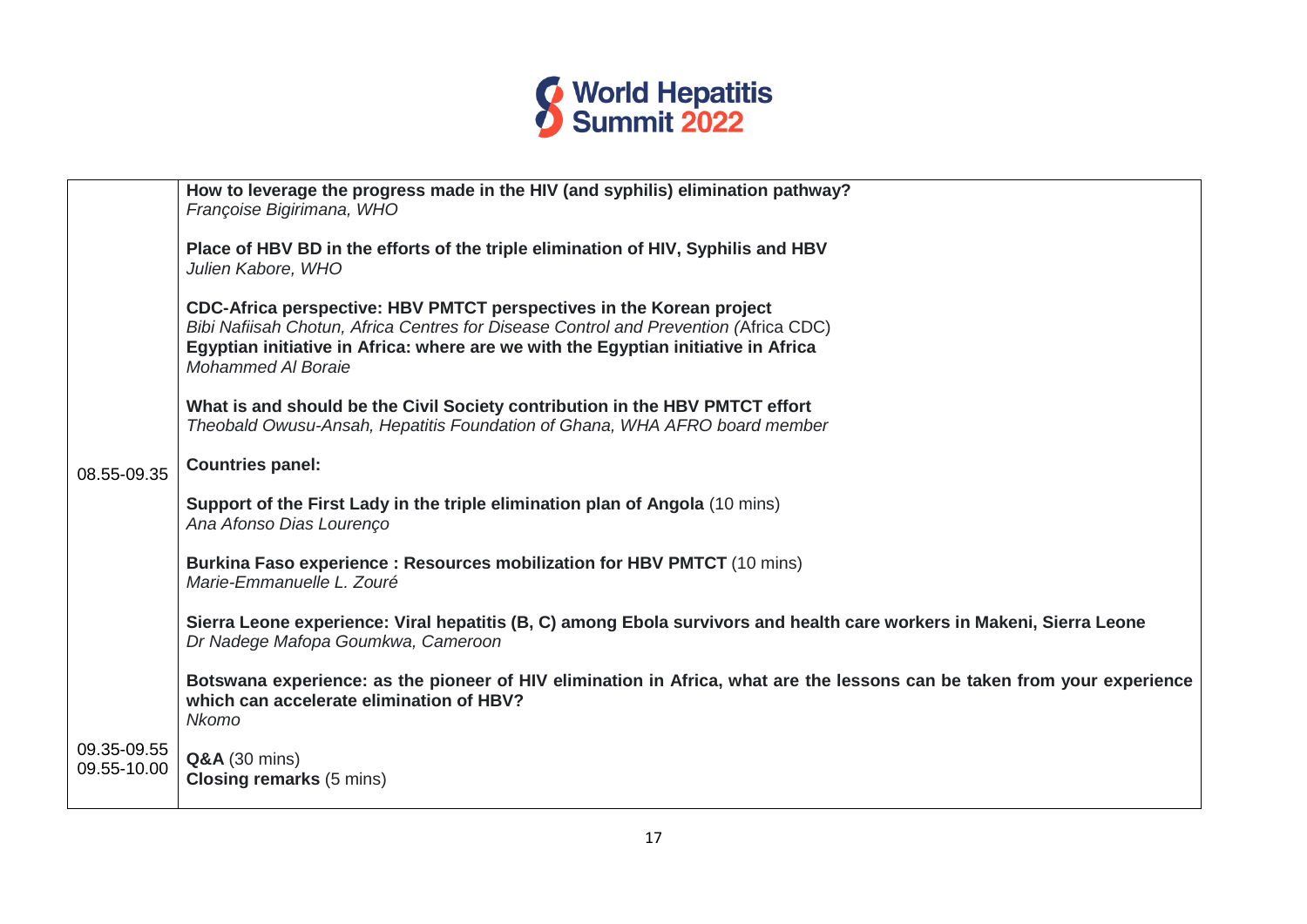

|             | Viral hepatitis response in the Eastern Mediterranean region                                                                                   |
|-------------|------------------------------------------------------------------------------------------------------------------------------------------------|
|             | <b>Objectives</b><br>Review regional progress and challenges including country examples.<br>Advocate for scaling up Hep B birth dose coverage. |
|             | Chair:<br>Joumana Hermez, WHO/EMRO                                                                                                             |
| 09:00-09.05 | <b>Welcome and opening remarks</b>                                                                                                             |
| 09.05-09.20 | Regional progress of hepatitis elimination in the EMR - midterm review findings<br>Ahmed Sabry, WHO/EMRO                                       |
| 09.20-09.40 | Sudan costed operational plan and prioritization: Opportunities and challenges of a low-income country<br>Dr Sara Abdallah                     |
| 09.40-09.50 | Morocco progress and updated country targets: Refocusing a national response based on epidemiology<br>Dr Ibtissam Khoudari                     |
| 09.50-10.05 | Public – private partnership for rapid scale-up of hepatitis testing and treatment<br>Dr Muhammad Ahmar Khan (TBC)                             |
| 10.05-10.20 | <b>Q&amp;A and discussion</b>                                                                                                                  |
| 10.20-10.50 | Panel discussion - Hepatitis B elimination: A need for aligned approaches                                                                      |
|             | Moderator: Gamal Shiha, Egyptian Liver Research Institute and Hospital (ELRIAH), WHA EMRO Board Member                                         |
| 10.50-11.15 | Dr Akram Shah, Pakistan (TBC)<br>Dr Delwair Noorzai, Afghanistan                                                                               |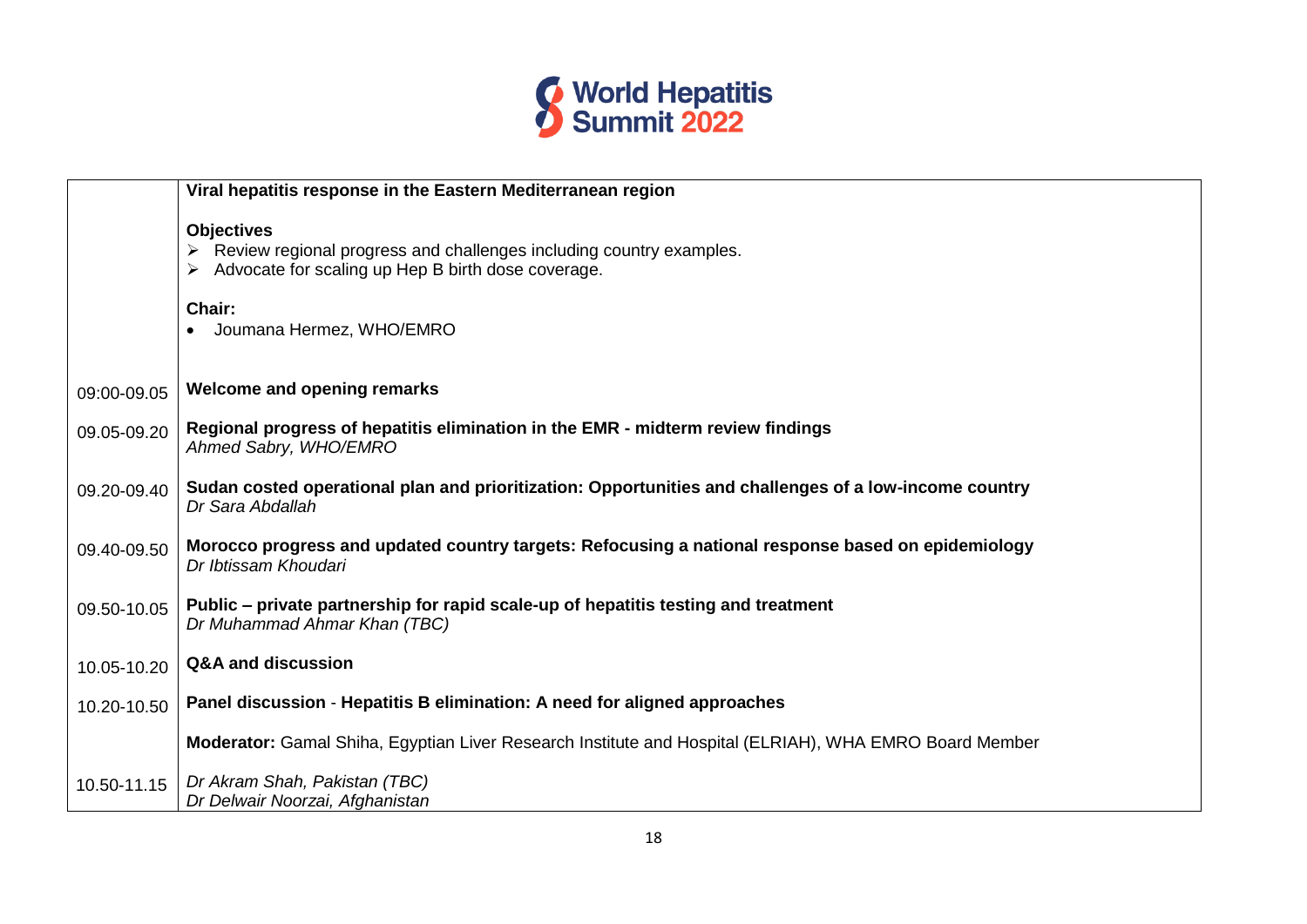

|             | Dr Jamila Taiseer Al Abri, Ministry of Health, Oman                                                                                                                          |
|-------------|------------------------------------------------------------------------------------------------------------------------------------------------------------------------------|
|             | Q&A and closing remarks                                                                                                                                                      |
|             | Viral hepatitis response in the European region                                                                                                                              |
| 09.30-09.35 | <b>Welcome remarks</b>                                                                                                                                                       |
|             | • Nicole Seguy, WHO/Europe, Denmark<br>Cary James, World Hepatitis Alliance, UK                                                                                              |
|             |                                                                                                                                                                              |
| 09.35-09.40 | Meeting objectives and agenda<br>Nicole Seguy, WHO/Europe                                                                                                                    |
|             |                                                                                                                                                                              |
|             | Session 1: World Hepatitis Summit 2022 Abstracts<br>Chairs:                                                                                                                  |
|             | Cary James, World Hepatitis Alliance, UK                                                                                                                                     |
|             | Marcelo Naveira, WHO/Europe, Denmark                                                                                                                                         |
| 09.40-09.50 | The reality of HCV care in Ireland in 2021: Understanding complex barriers to elimination<br>Nicola Perry and Marcus Keane, The Hepatitis C Partnership, Ireland             |
| 09.50-10:00 | National program for prevention and control of chronic hepatitis B and hepatitis C in Serbia<br>Dr Nikola Mitrovic, Serbia (TBC)                                             |
| 10.00-10.10 | "ACCESS4ALL": a holistic intervention for HCV micro-elimination among people in Greek prisons<br>Giannis Petalidis, Hellenic Liver Patients Association "Prometheus", Greece |
| 10.10-10.25 | Q&A                                                                                                                                                                          |
|             | Session 2: Good practices and key actions towards elimination                                                                                                                |
|             | Chairs:<br>• Rachel Halford, Hepatitis C Trust, WHA EURO board member, UK                                                                                                    |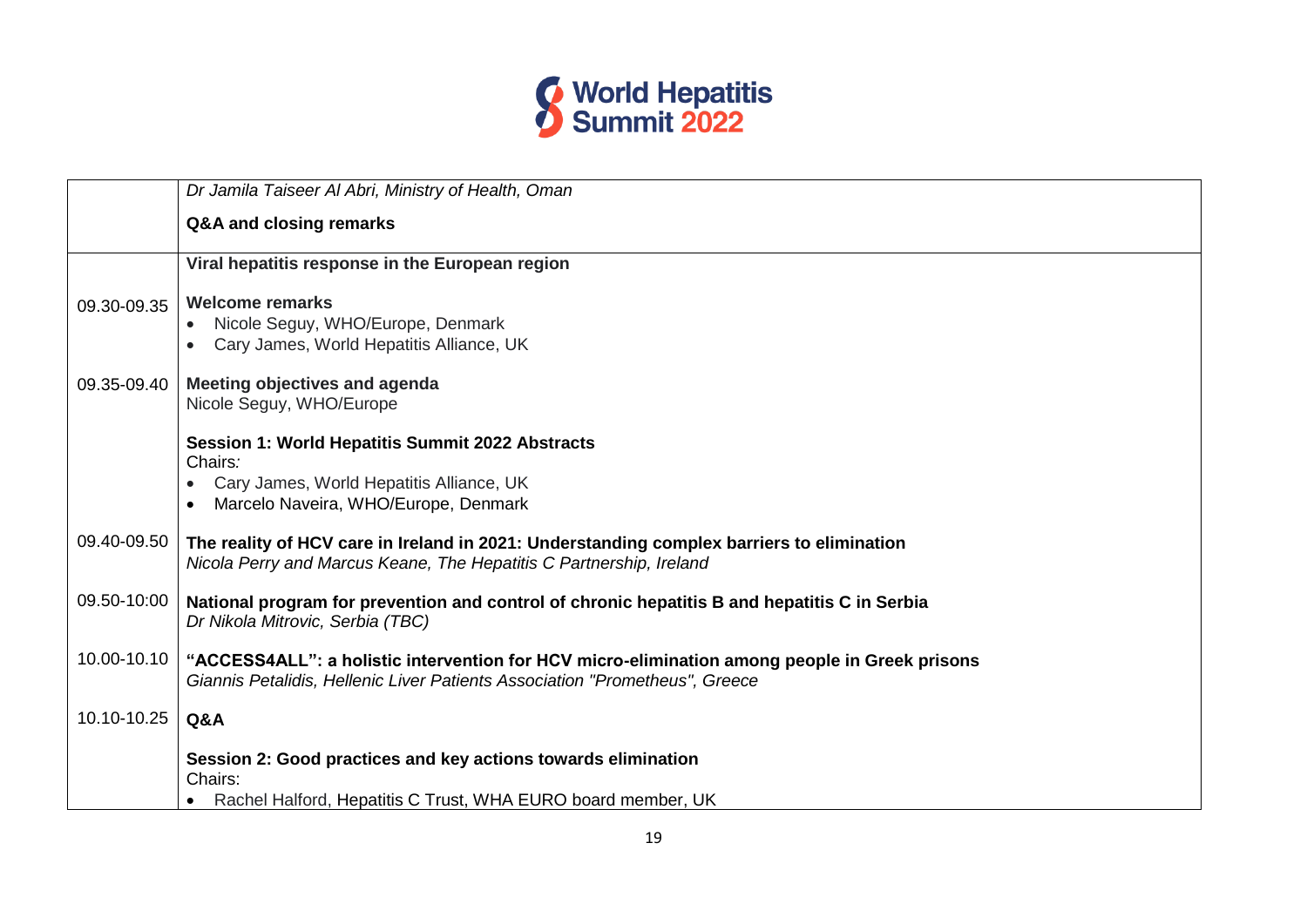

|             | Antons Mozalevskis, WHO, Switzerland<br>$\bullet$                                                                                                                                                  |
|-------------|----------------------------------------------------------------------------------------------------------------------------------------------------------------------------------------------------|
| 10.25-10.40 | Strategic plan for tackling hepatitis C in the Spanish National Health System<br>Dr Julia del Amo, National Center for Epidemiology, Institute of Health Carlos III, Spain                         |
| 10.40-10.55 | <b>Uzbekistan Hepatitis Elimination Project (UHEP)</b><br>Dr Erkin Musabaev, Division of Viral Hepatitis, National Center for HIV/AIDS, Viral Hepatitis, STD and TB Prevention, Uzbekistan         |
| 10.55-11.10 | HBV/HCV prevention, testing and linkage to care for PWID<br>Dr Maia Tskhomelidze, National Center for Disease Control and Public Health, Georgia                                                   |
| 11.10-11.25 | Q&A                                                                                                                                                                                                |
| 11.25-11.30 | <b>Next steps and closing</b><br>Nicole Seguy, WHO/Europe, Denmark                                                                                                                                 |
|             | Viral hepatitis response in the South-East Asian region                                                                                                                                            |
|             |                                                                                                                                                                                                    |
|             | <b>Chairs:</b><br>Dr Olufunmilayo Lesi, WHO, Switzerland<br>Dr Bharat Bhushan Rewari, WHO, India                                                                                                   |
| 10.00-10.05 | <b>Welcome and opening remarks</b>                                                                                                                                                                 |
| 10.05-10.10 | A brief overview of hepatitis situation and regional priorities (2022-2026)<br>Dr Suman Rijal, WHO (TBC)                                                                                           |
| 10.10-10.20 | Experiences in testing for hepatitis B and providing Hepatitis B vaccination for adult key populations in Timor-Leste<br>Sr Bernardino, National Programme Manager, HIV and hepatitis, Timor Leste |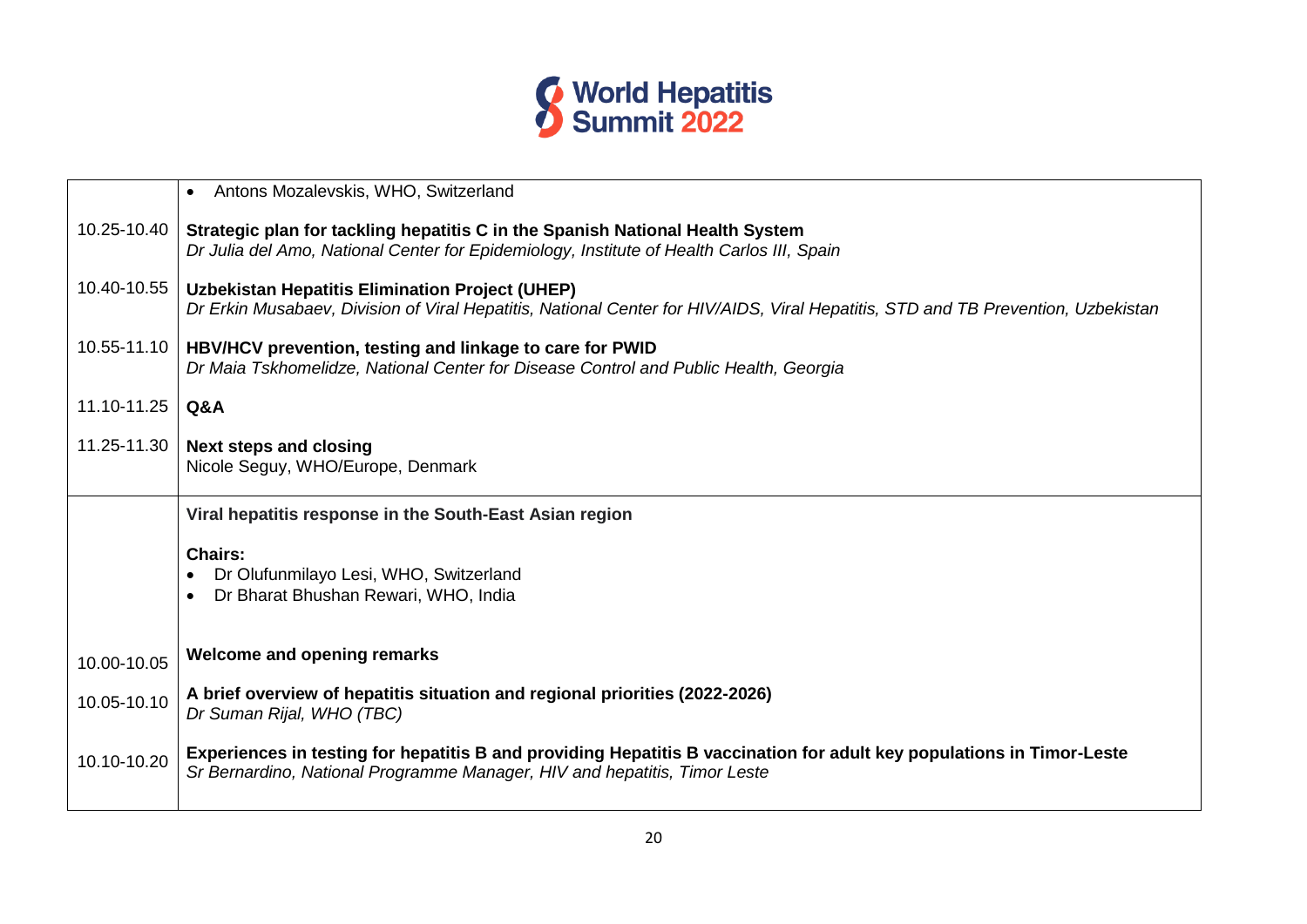

| 10.20-10.30 | Reaching out to grassroots through linkages with primary health care and simplified algorithms - the Delhi experience<br>Dr Ekta Gupta, Institute of Liver and Biliary Sciences, New Delhi, India                                                                                           |
|-------------|---------------------------------------------------------------------------------------------------------------------------------------------------------------------------------------------------------------------------------------------------------------------------------------------|
| 10.30-10.40 | Adopting simplified treatment guidelines and capacity strengthening at grassroots - experiences from Myanmar<br>Dr Khin Sandar Aung, National programme Manager Hepatitis, Myanmar (TBC)                                                                                                    |
| 10.40-10.50 | Towards an integrated DHIS2 based system for hepatitis B and C monitoring and reporting in Bhutan<br>Lekey Khandu, National HIV/STI/Hepatitis Control Program, Department of Public Health, Ministry of Health, Bhutan (TBC)                                                                |
| 10.50-11.00 | Preventing mother to child prevention transmission of hepatitis B – experience from Indonesia<br>Dr Fatchanuraliyah, SKM, Viral Hepatitis Programme, Ministry of Health, Jakarta, Indonesia (TBC)                                                                                           |
| 11.00-11.10 | Challenges on scaling up hepatitis B birth dose vaccination in SEARO<br>Dr Sigrun ROESEL, WHO                                                                                                                                                                                               |
| 11.10-11.20 | A regional capacity strengthening initiative on hepatitis through WHO SEARO partnership with Project ECHO<br>Dr Nabeel Mangadan-Konath, WHO                                                                                                                                                 |
| 11.20-12.00 | Panel discussion - role of communities and civil societies in accelerating the hepatitis agenda in the region<br>Moderated by:<br>Professor RP Shanmugam, Chennai Liver Foundation, WHA SEARO Board Member (India) (TBC)<br>Giten Khwairakpam, Treat Asia, Thailand (TBC)<br>Han Yung, DNDi |
| 12.00-12.10 | <b>Closing remarks</b><br>Dr Olufunmilayo Lesi, WHO, Switzerland<br>Dr Bharat Bhushan Rewari, WHO, India                                                                                                                                                                                    |
| 13.30-15.00 | <b>Acute viral hepatitis session</b>                                                                                                                                                                                                                                                        |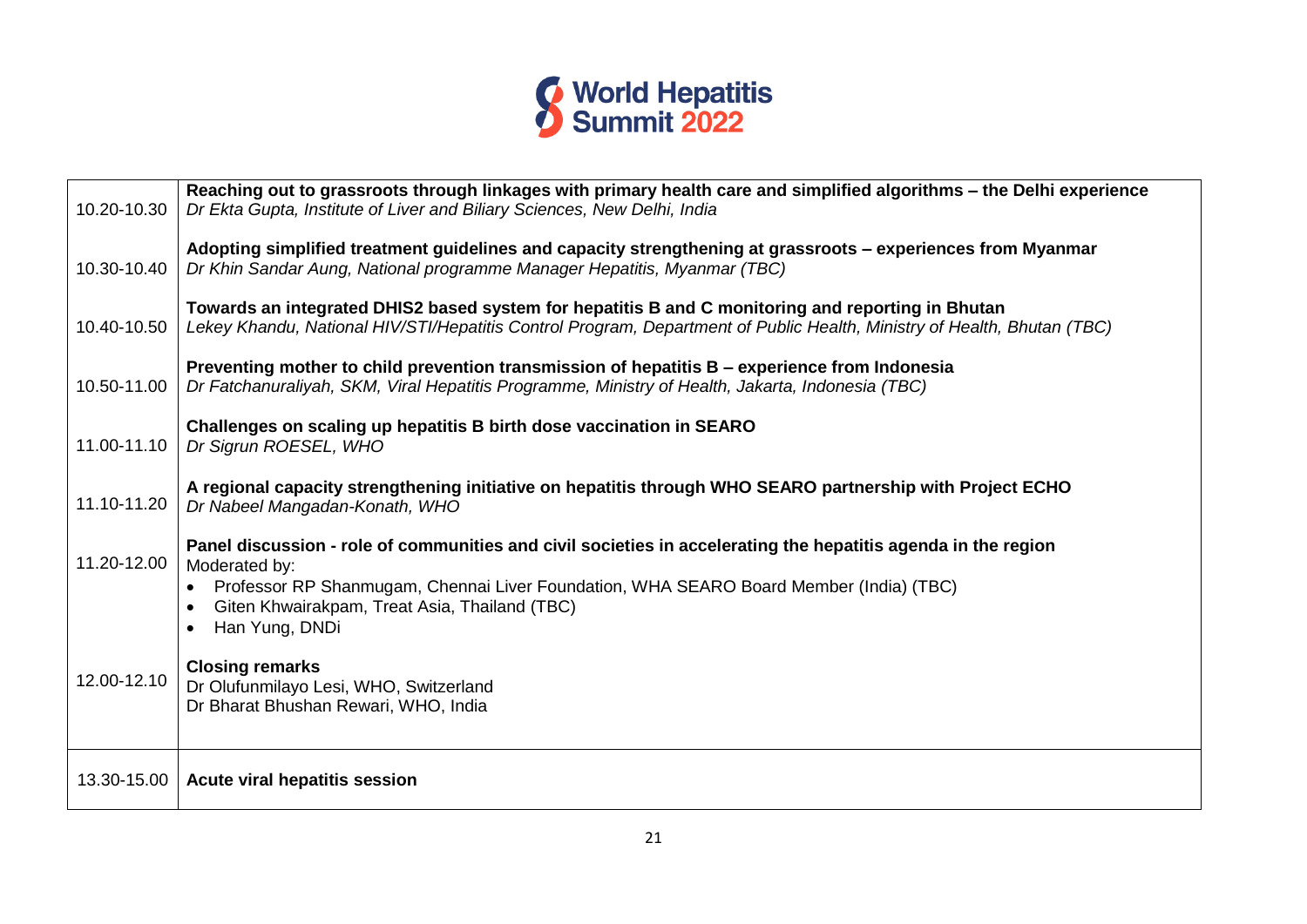

- r

|             | Viral hepatitis response in the Pan American region                                                                                                                                                 |
|-------------|-----------------------------------------------------------------------------------------------------------------------------------------------------------------------------------------------------|
| 15:30-15:40 | <b>Welcome remarks</b><br>Dr Patricia Vélez Möller, Guatemalan Association of the Liver, WHA PAHO Board Member<br>Dr Rubén Mayorga-Sagastume, WHO                                                   |
| 15.40-15.50 | Overview of viral hepatitis in the region of the Americas and the role of civil society<br>Dr Patricia Vélez Möller, Guatemalan Association of the Liver, WHA PAHO Board Member                     |
|             | <b>Session 1: National Programs</b><br><b>Chairs:</b>                                                                                                                                               |
|             | Dr John Ward, Coalition for Global Hepatitis Elimination, USA<br>Dr Leandro Sereno, PAHO/WHO, USA                                                                                                   |
| 15.50-16.02 | Micro elimination of hepatitis B in Peru<br>Dr Carlos Benites, Ministry of Health, Peru (TBC)                                                                                                       |
| 16.02-16.14 | Guyana: Building the national viral hepatitis response and opportunities for integration<br>Dr Frank Anthony, Minister of Health of Guyana                                                          |
| 16.14-16.26 | Opportunities for subregional cooperation: Viral hepatitis elimination in the Andean Region<br>Andean Health Organism (ORAS)<br>Dr Paolo Balladelli, PAHO/WHO Subregional Program for South America |
| 16.26-16.38 | Financing the national response to hepatitis C in Mexico<br>Dr Alethse de la Torre Rosas, CENSIDA, Secretary of Health, Mexico (TBC)                                                                |
| 16.38-16.50 | Development of the U.S. viral hepatitis national strategic plan and federal implementation plan 2021<br>Dr Jessica Deerin, U.S. Department of Health and Human Services (TBC)                       |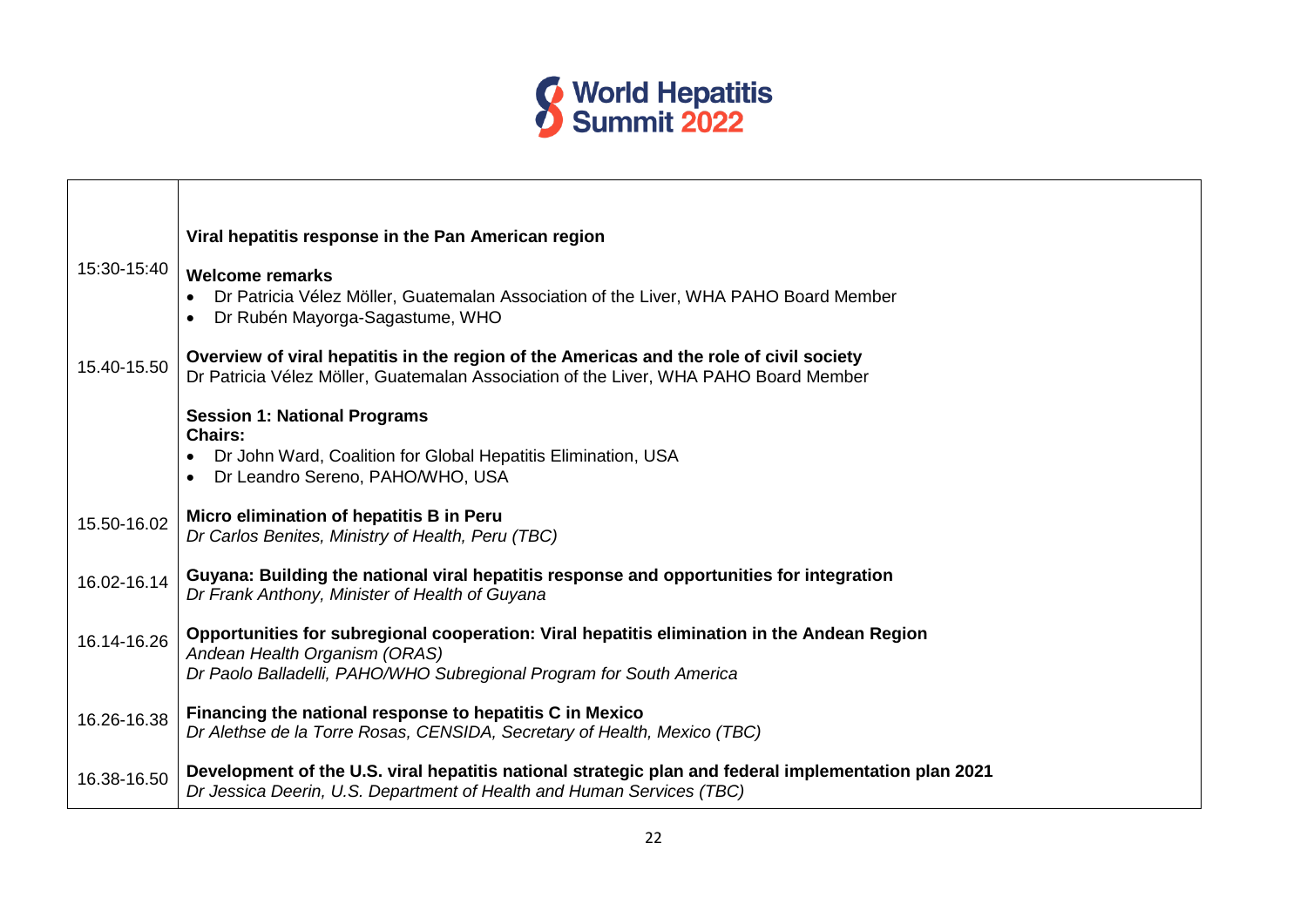

| 16.50-17.20 | Q&A                                                                                                                                                                                                                                                 |
|-------------|-----------------------------------------------------------------------------------------------------------------------------------------------------------------------------------------------------------------------------------------------------|
|             | <b>Session 2: Experiences from the Civil Society</b><br><b>Chairs:</b><br>Dr Sergio Sosa-Estani, DNDi<br>Dr Su Wang, World Hepatitis Alliance and Center for Asian Health and Viral Hepatitis Programs at Cooperman Barnabas Medical<br>Center, USA |
| 17.20-17.30 | The experience of Achcu civil organization in Uruguay<br>Victoria Izquierdo, Asociación Comunidad Hepatitis C, Uruguay                                                                                                                              |
| 17.30-17.40 | Building and advocating for a national law for viral hepatitis<br>Carolina Meijon, Fundaciòn HCV Sin Fronteras, Argentina                                                                                                                           |
| 17.40-17.50 | ALEH: Project for micro elimination of hepatitis C in dialysis patients<br>Dr Marcelo Silva, Latin American Association for the Study of the Liver (ALEH)                                                                                           |
| 17.50-18.00 | Canada's progress toward viral hepatitis elimination 2021 report: Holding governments accountable<br>Jennifer Van-Gennip (TBC)                                                                                                                      |
| 18.00-18.30 | Q&A and closing remarks                                                                                                                                                                                                                             |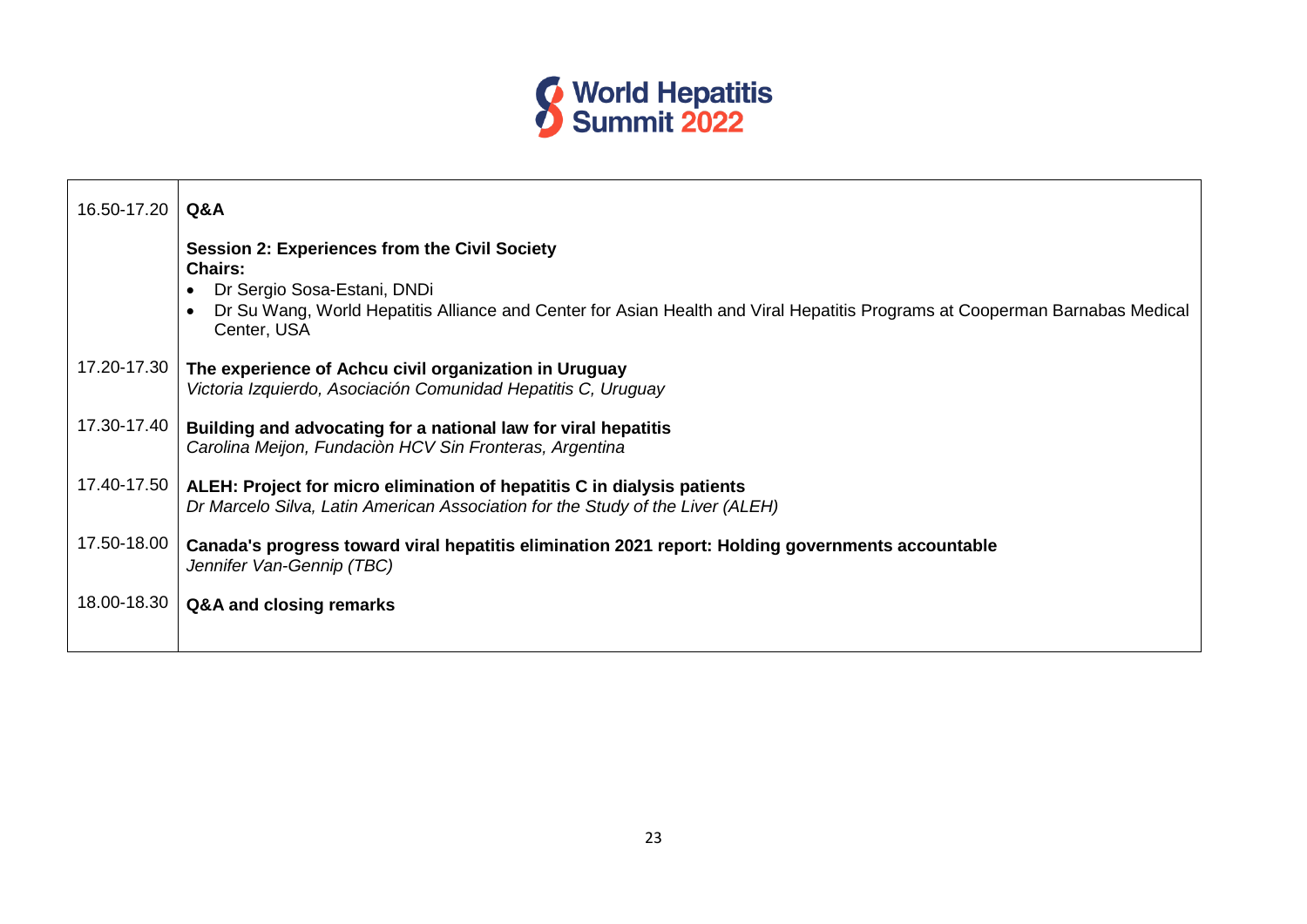

#### **FRIDAY 10 JUNE, 2022**

| <b>Time</b> | <b>Outline</b>                                                                                                                                                                                                     |
|-------------|--------------------------------------------------------------------------------------------------------------------------------------------------------------------------------------------------------------------|
|             | <b>Hepatitis B Functional cure</b>                                                                                                                                                                                 |
|             | <b>Chairs:</b><br>Dr Su Wang, Past president World Hepatitis Alliance, and Center for Asian Health and Viral Hepatitis Programs at<br>Cooperman Barnabas<br>Professor Harry Janssen, Erasmus University, Rotterdam |
| 11.00-11.10 | Welcome and opening remarks                                                                                                                                                                                        |
| 11.10-11.18 | 101 of hepatitis B virology and immunology<br>Dr Thomas Tu, HepBCommunity.org, Australia                                                                                                                           |
| 11.18-11.26 | What are our approaches to hepatitis B cure and how far are we?<br>Dr Kosh Agarwal, Kings College Hospital, UK                                                                                                     |
| 11.26-11.34 | Engaging the affected community: What people living with hepatitis B really want<br>Chari Cohen, Hepatitis B Foundation, USA                                                                                       |
| 11.34-11.40 | The access question: Lesson's learned from hepatitis C and other drugs on global access<br>Jessica Burry, Médecins Sans Frontières, Switzerland                                                                    |
| 11.40-11.48 | The regulatory riddle and research partnerships<br>Veronica Miller, Forum for Collaborative Research, USA                                                                                                          |
| 11.48-11.58 | Q&A                                                                                                                                                                                                                |
| 11.58-12.05 | <b>Closing remarks</b><br>Professor John Tavis, Saint Louis University, USA                                                                                                                                        |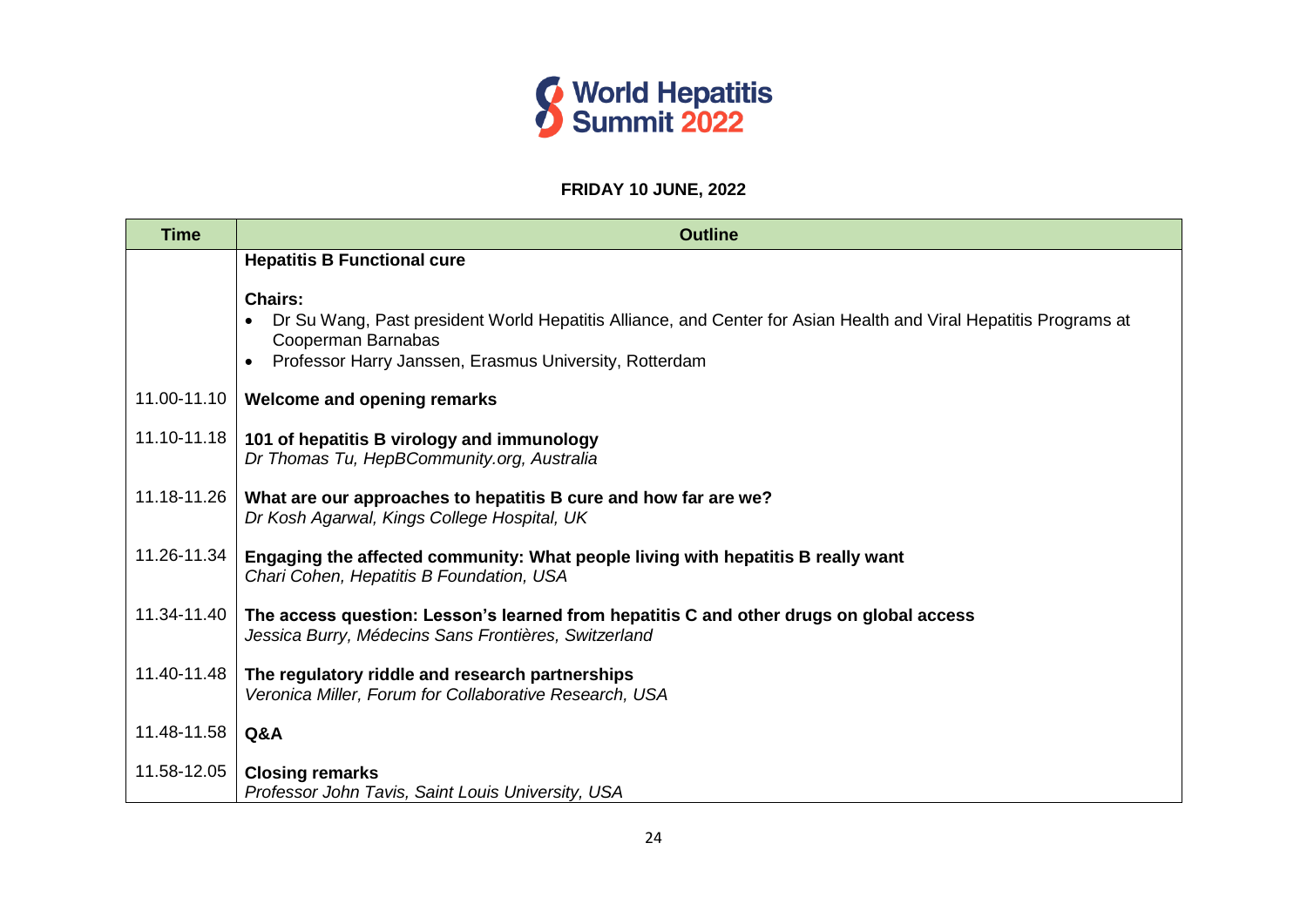

| 12.15-12.45 | <b>Symposium - AbbVie</b>                                                                                                                                                                                                                                                                                                                                                                                                                                                                                                                                                                           |
|-------------|-----------------------------------------------------------------------------------------------------------------------------------------------------------------------------------------------------------------------------------------------------------------------------------------------------------------------------------------------------------------------------------------------------------------------------------------------------------------------------------------------------------------------------------------------------------------------------------------------------|
| 13.00-14.30 | <b>Financing for hepatitis</b><br>Country led discussion on different innovative and sustainable financing models and the role of commodities in the<br>financing discussion<br>Exploration of what has proven to be feasible, or not feasible, when financing viral hepatitis programmes<br><b>Chairs:</b><br>• Finn Jarle Rode, EndHep 2030, Switzerland<br>• Jessica Hicks, World Hepatitis Alliance, UK<br><b>Panellists:</b><br>Homie Razavi, Center for Disease Analysis Foundation, USA<br>TBC, DNDi<br>State Governor of Nasawara State, Nigeria<br>State Governor of Taraba State, Nigeria |
|             | The role of good data, surveillance, monitoring and evaluation in elimination<br>The importance of data, gaps in surveillance and representation, and how a multi-stakeholder effort can lead to better<br>data collection, interpretation and dissemination for a more impactful response<br>> Understanding data tools/approaches that VH programs have effectively utilised to strengthen the cascade of care and<br>improve decision-making                                                                                                                                                     |
|             | <b>Chairs:</b><br>Dr Carolyn Wester, CDC, USA<br>Professor Jeff Lazarus, Barcelona Institute for Global Health (ISGLOBAL), Spain                                                                                                                                                                                                                                                                                                                                                                                                                                                                    |
| 14.30-14.35 | <b>Welcome and opening remarks</b>                                                                                                                                                                                                                                                                                                                                                                                                                                                                                                                                                                  |
| 14.35-14.43 | Surveillance for hepatitis - making the hepatitis country data collection system work better<br>Daniel Low Beer, WHO, Switzerland                                                                                                                                                                                                                                                                                                                                                                                                                                                                   |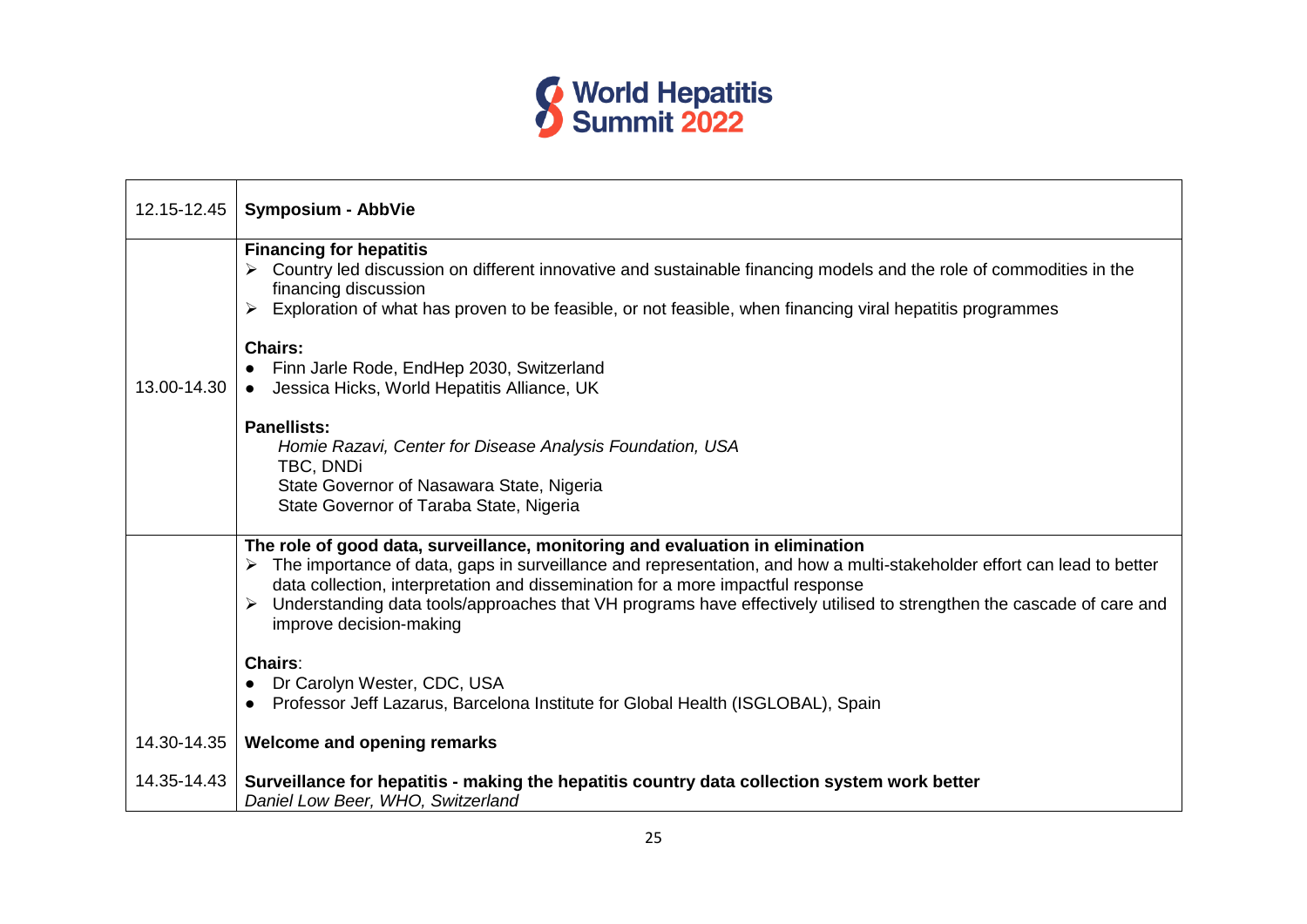

| 14.43-14.51 | Data for advocacy – prioritisation and innovations to improve information for action<br>Erika Duffell, ECDC, Sweden                                                                   |
|-------------|---------------------------------------------------------------------------------------------------------------------------------------------------------------------------------------|
| 14.51-14.59 | Closing the looputilising data tools to effectively reduce loss to follow up<br>Alida Ngwije, CHAI Rwanda, Rwanda                                                                     |
| 14.59-15.07 | Uptake of Hepatitis B and C antiviral treatment before and after national policy changes in China<br>Professor Jing Sun, Peking University                                            |
| 15.07-15.30 | Q&A and closing remarks                                                                                                                                                               |
|             | <b>Covid19: Impact and opportunities</b><br>Understanding how to maximise opportunities the Covid-19 pandemic has created<br>What barriers are there and how do we overcome them?     |
|             | <b>Co-Chairs:</b><br>John Ward, Global Coalition for Hepatitis Elimination, USA<br>Mohammed Abdulaziz, Africa CDC, Ethiopia                                                           |
| 14.30-14.35 | Welcome and opening remarks                                                                                                                                                           |
|             | Country experience round table                                                                                                                                                        |
| 14.35-14.42 | Combined covid-19 vaccination and HCV and HIV screening for high-risk populations in Madrid, Spain<br>Professor Jeff Lazarus, Barcelona Institute for Global Health (ISGLOBAL), Spain |
| 14.42-14.49 | Scaling-up HBV testing and treatment during covid-19: Experience of pilot in central Philippines<br>Eugene Matildo Arbis, WHO Philippines (TBC)                                       |
| 14.49-14.56 | Enhancing inter-island hepatitis C care networks in Hawaii with Project Echo during covid-19<br>Dr Dan Saltman, Hawaii Learning Groups, USA                                           |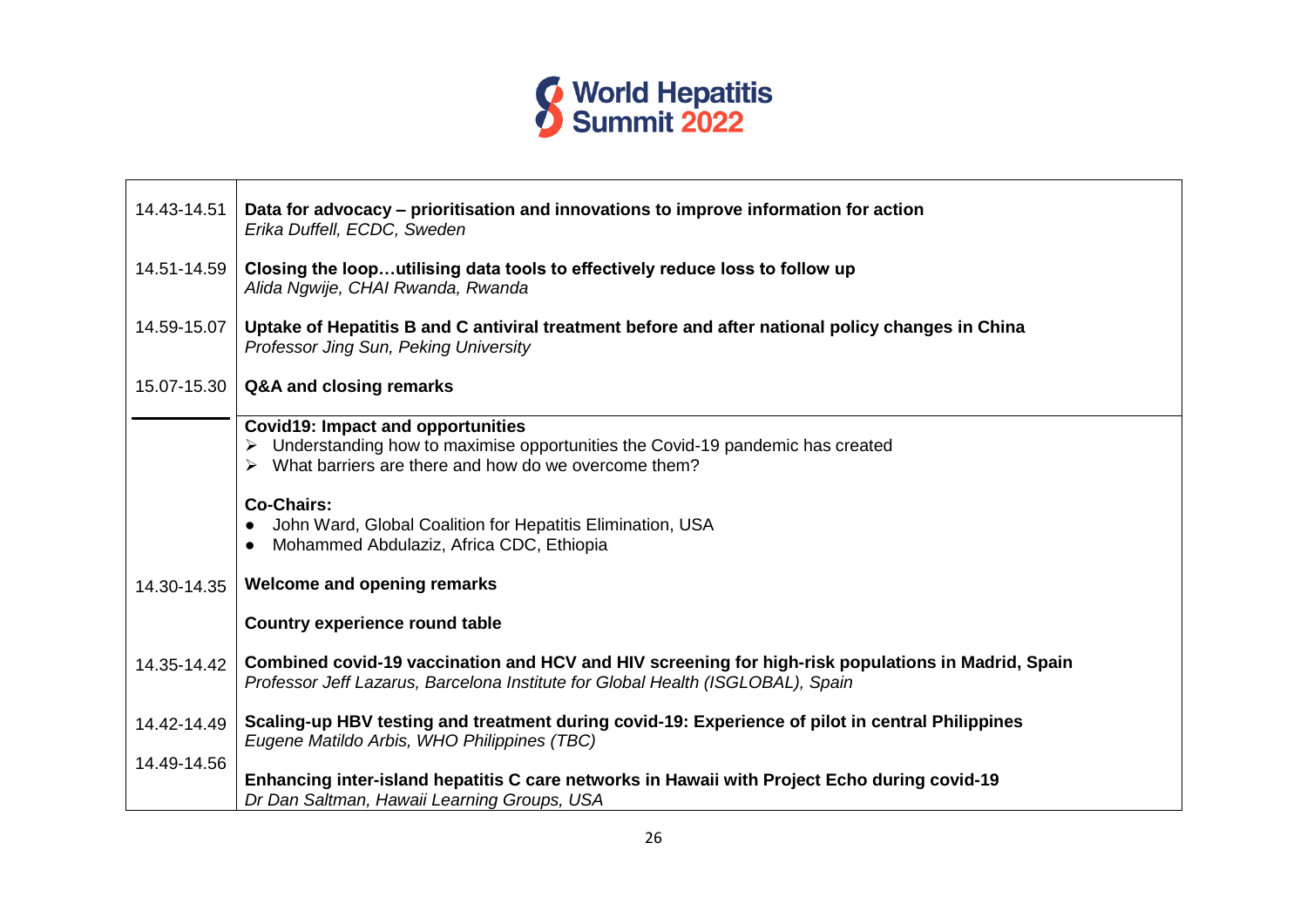

| 14.56-15.03 | Covid-19 impact and response on hepatitis B virus and hepatitis C virus prevention and care in Japan<br>Md Razeen Ashraf Hussain, Hiroshima University, Japan                                                                                                                                                                                              |
|-------------|------------------------------------------------------------------------------------------------------------------------------------------------------------------------------------------------------------------------------------------------------------------------------------------------------------------------------------------------------------|
| 15.03-15.10 | Complementarity between community HCV care and health care services in the time of covid-19<br>Maria Donatelli Klinger, Coalition Plus, France                                                                                                                                                                                                             |
| 15.10-15.30 | Q&A and closing remarks                                                                                                                                                                                                                                                                                                                                    |
|             | Innovations in technology and service delivery<br>Looking at new technologies that are currently available and how they can help us better reach people living with viral<br>hepatitis key populations or the general population; explore mechanisms of dismantling barriers to accessing testing<br>and care, including innovations outside the hep space |
|             | Chair:<br>Margaret Hellard, Burnet Institute, Australia                                                                                                                                                                                                                                                                                                    |
| 14.30-14.35 | Welcome                                                                                                                                                                                                                                                                                                                                                    |
| 14.35-14.50 | <b>Hepatitis C self-testing</b><br><b>Introduction:</b> Sonjelle Shilton, FIND, Switzerland<br>HCVST impact study in Georgia among key pops: Dr Ketevan Stvilia, National Center for Disease Control<br>(NCDC), Georgia (TBC)<br>HCV self-testing experiences from Pakistan: Dr Aliya Hasnain, Aga Khan University, Pakistan                               |
| 14.50-14.57 | HBV and HCV Prevalence and acceptability of the plasma separation card for viral hepatitis<br>Camila Picchio, Barcelona Institute for Global Health (ISGlobal), Spain                                                                                                                                                                                      |
| 14.57-15.04 | <b>Quick Start Hepatitis C Treatment</b><br>Sunil Solomon, Johns Hopkins Medicine, USA                                                                                                                                                                                                                                                                     |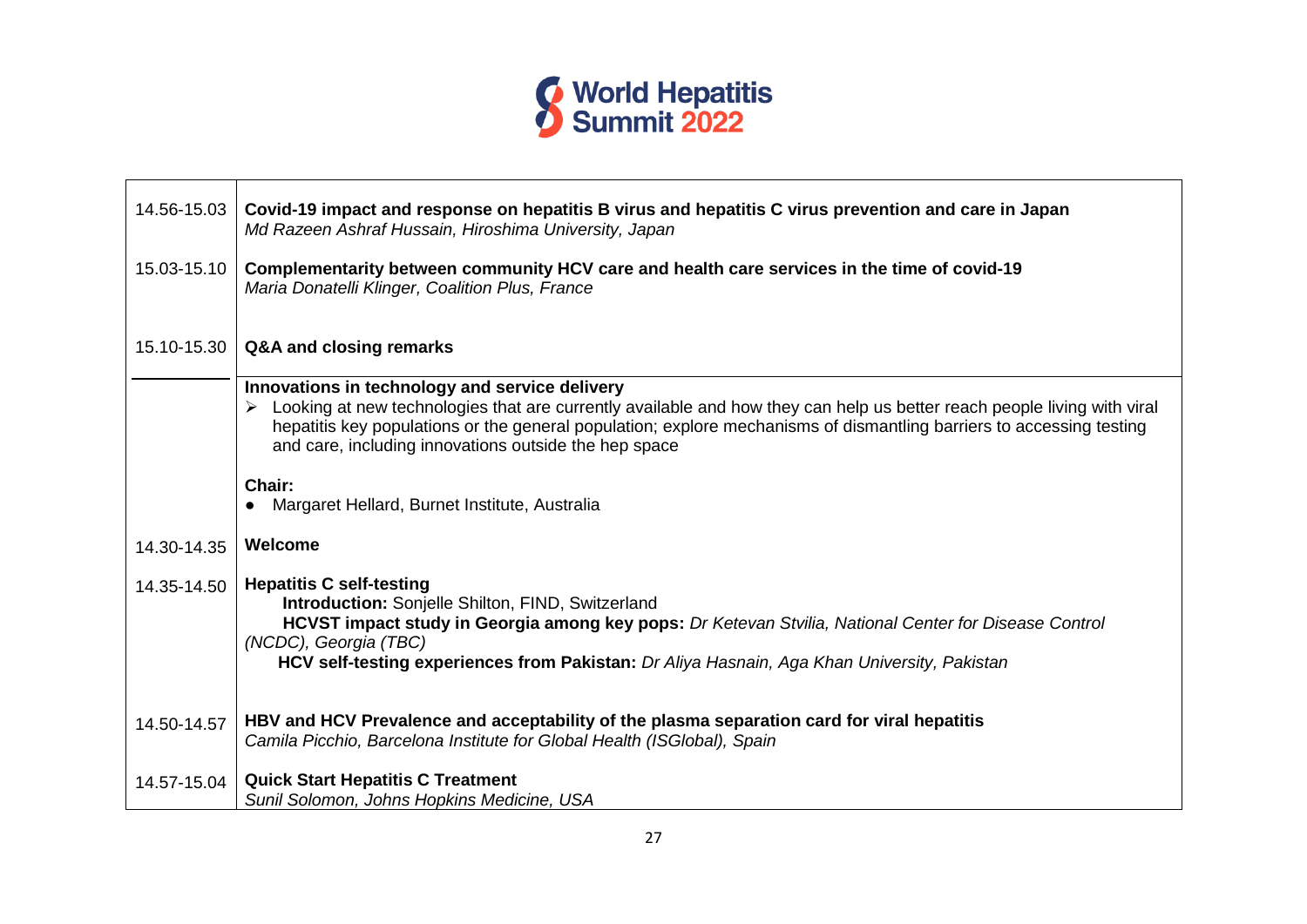

| 15.04-15.11 | The Effectiveness of Low Dead Space Syringes for Reducing the Risk of Hepatitis C Virus Acquisition (7 mins)<br>Professor Peter Vickerman, University of Bristol, UK |
|-------------|----------------------------------------------------------------------------------------------------------------------------------------------------------------------|
| 15.11-15.30 | Q&A and closing remarks                                                                                                                                              |
|             | Lightning talks: highlighting abstracts of distinction - Delivering Innovations to People Living with Viral Hepatitis                                                |
|             | <b>Chair: TBC</b>                                                                                                                                                    |
| 15.30-15.35 | Welcome                                                                                                                                                              |
| 15.35-15.40 | Interventions to improve HCV care for people who inject drugs: A systematic review and meta-analysis<br>Evan Cunningham, Australia                                   |
| 15.40-15.45 | HepBcommunity.Org: A global online forum dedicated to supporting people with hepatitis B<br>Dr Thomas Tu, HepBCommunity.org, Australia                               |
| 15.45-15.50 | Kindness begets kindness: Pay-it-forward approach to increase HBV and HCV testing uptake among MSM<br>Ye Zhang, Australia                                            |
| 15.50-15.55 | HBV commodities pricing and access strategies<br>Capucine Pénicaud, ICE-HBV, Australia                                                                               |
| 15.55-16.00 | Equitable access to HCV comprehensive package of services for PWID In Ukraine – Is this a reality?<br>Zahedul Islam, ICF "Alliance for Public Health", Ukraine (TBC) |
| 16.00-16.30 | Q&A and closing remarks                                                                                                                                              |
| 16.30-17.30 | Hep Can't Wait and closing remarks<br>$\triangleright$ A session reflecting on the human impact on hepatitis, why hepatitis matters and why Hep Can't Wait           |